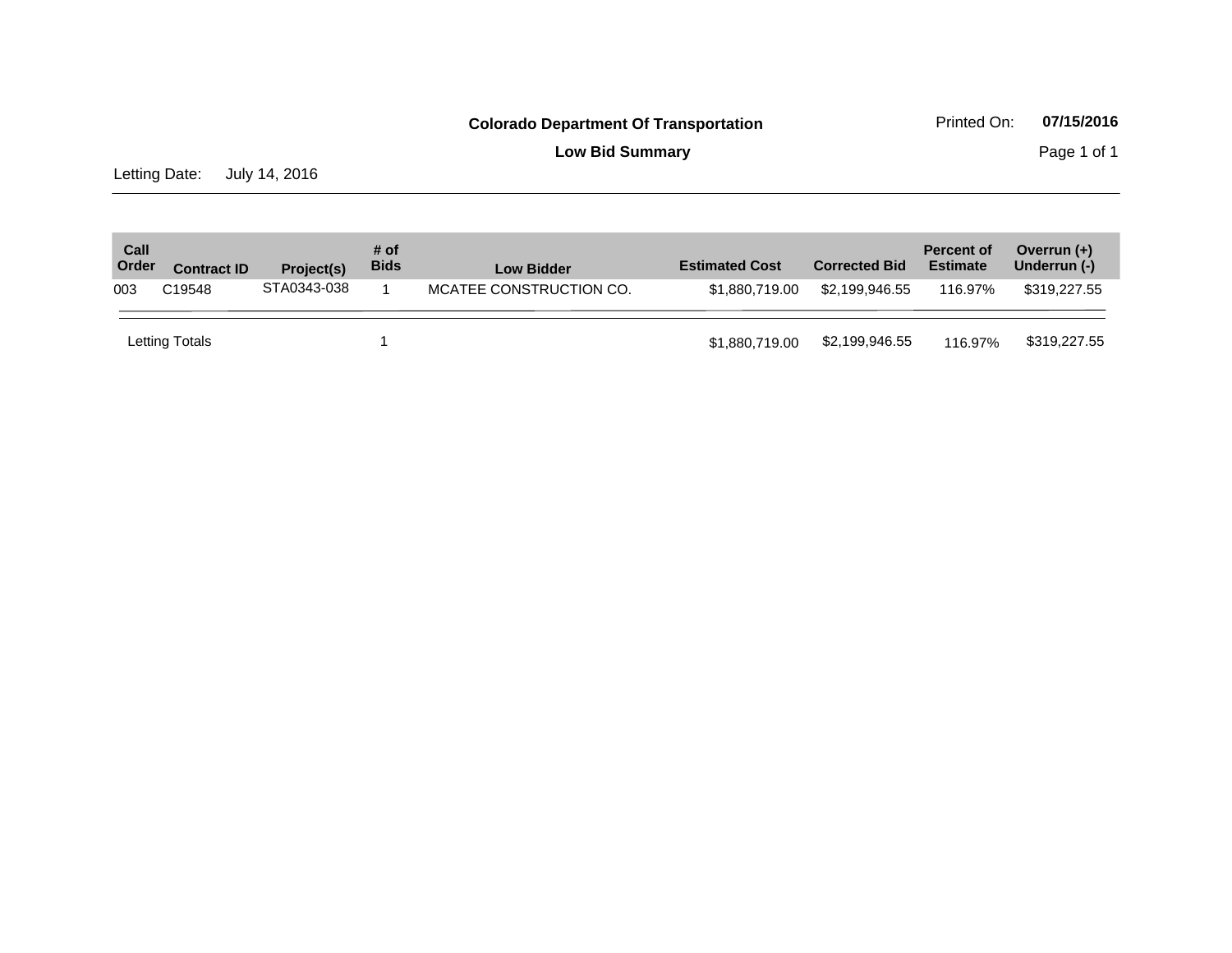|                              | <b>Colorado Department Of Transportation</b> |              |                                |                         | 07/15/2016  |
|------------------------------|----------------------------------------------|--------------|--------------------------------|-------------------------|-------------|
|                              |                                              |              | <b>Vendor Ranking</b>          |                         | Page 1 of 1 |
| Letting No:                  | 20160714                                     | Contract ID: | C19548                         | Project(s): STA0343-038 |             |
| Letting Date:                | July 14, 2016                                | Region:      | 4                              |                         |             |
| Letting Time:                | 10:00 AM                                     |              | Contract Time: 80 WORKING DAYS | Counties: MORGAN        |             |
| <b>Contract Description:</b> |                                              |              |                                |                         |             |

| Rank | <b>Vendor ID</b> | <b>Vendor Name</b>         | <b>Total Bid</b> | <b>Percent Of</b><br><b>Low Bid</b> | <b>Percent Of</b><br><b>Estimate</b> |
|------|------------------|----------------------------|------------------|-------------------------------------|--------------------------------------|
| 0    | -EST-            | <b>Engineer's Estimate</b> | \$1,880,719.00   | 85.49%                              | 100.00%                              |
|      | 766C             | MCATEE CONSTRUCTION CO.    | \$2,199,946.55   | 100.00%                             | 116.97%                              |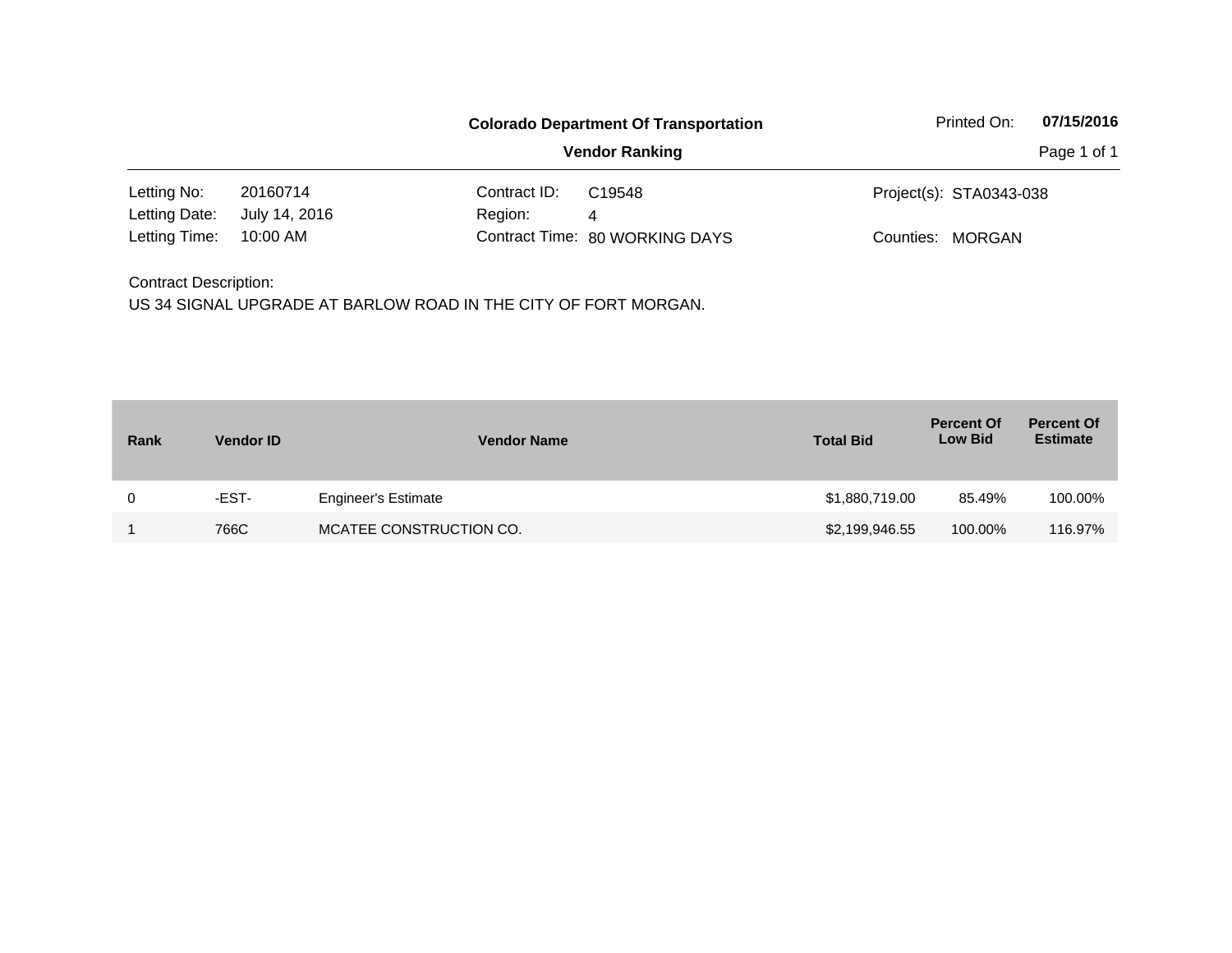**Quantity Unit Price Unit Price Item Code Amount Unit Price Amount Ext Ext Unit Price Amount Ext (0) -EST-Engineer's Estimate (1) 766C MCATEE CONSTRUCTION CO. Description SECTION:** 0001 BID ITEMS **LCC:** 201-00000 Clearing and Grubbing 201-0000 Clearing and Grubbing 1.000 Clearing 3,500.0000 Clearing and Grubbing 202-00010 Removal of Tree 2.000 EACH 900.00000 1,800.00 700.00000 1,400.00 202-00019 Removal of Inlet 1.000 EACH 1,200.00000 1,200.00 800.00000 800.00 202-00026 Removal of Slope and Ditch Paving 7.000 SY 125.00000 875.00 26.00000 182.00 202-00035 Removal of Pipe 100.000 LF 50.00000 5,000.00 23.00000 2,300.00 202-00203 Removal of Curb and Gutter 1,481.000 LF 7.00000 10,367.00 6.00000 8,886.00 202-00210 Removal of Concrete Pavement 1,182.000 SY 20.00000 23,640.00 28.00000 33,096.00 202-00220 Removal of Asphalt Mat 326.000 SY 18.00000 5,868.00 17.50000 5,705.00 202-00240 Removal of Asphalt Mat (Planing) 61,193.000 SY 1.50000 91,789.50 1.80000 110,147.40 202-00250 Removal of Pavement Marking 1,088.000 SF 3.00000 3,264.00 5.20000 5,657.60 202-00828 Removal of Traffic Signal Equipment 1.000 L S 6,000.00000 6,000.00 5,000.00000 5,000.00 202-01170 Removal of Guardrail Type 7 60.000 LF 35.00000 2,100.00 22.00000 1,320.00 202-04001 Plug Culvert 1.000 EACH 1,800.00000 1,800.00 800.00000 800.00 203-00010 Unclassified Excavation (Complete In Place) 2,668.000 CY 30.00000 80,040.00 16.00000 42,688.00 **Tabulation of Bids Page 1 of 7 Page 1 of 7** 10:00 AM Counties: MORGAN Letting Date: July 14, 2016 4 C19548 Region: Letting Time: Letting No: 20160714 Contract ID: Counties: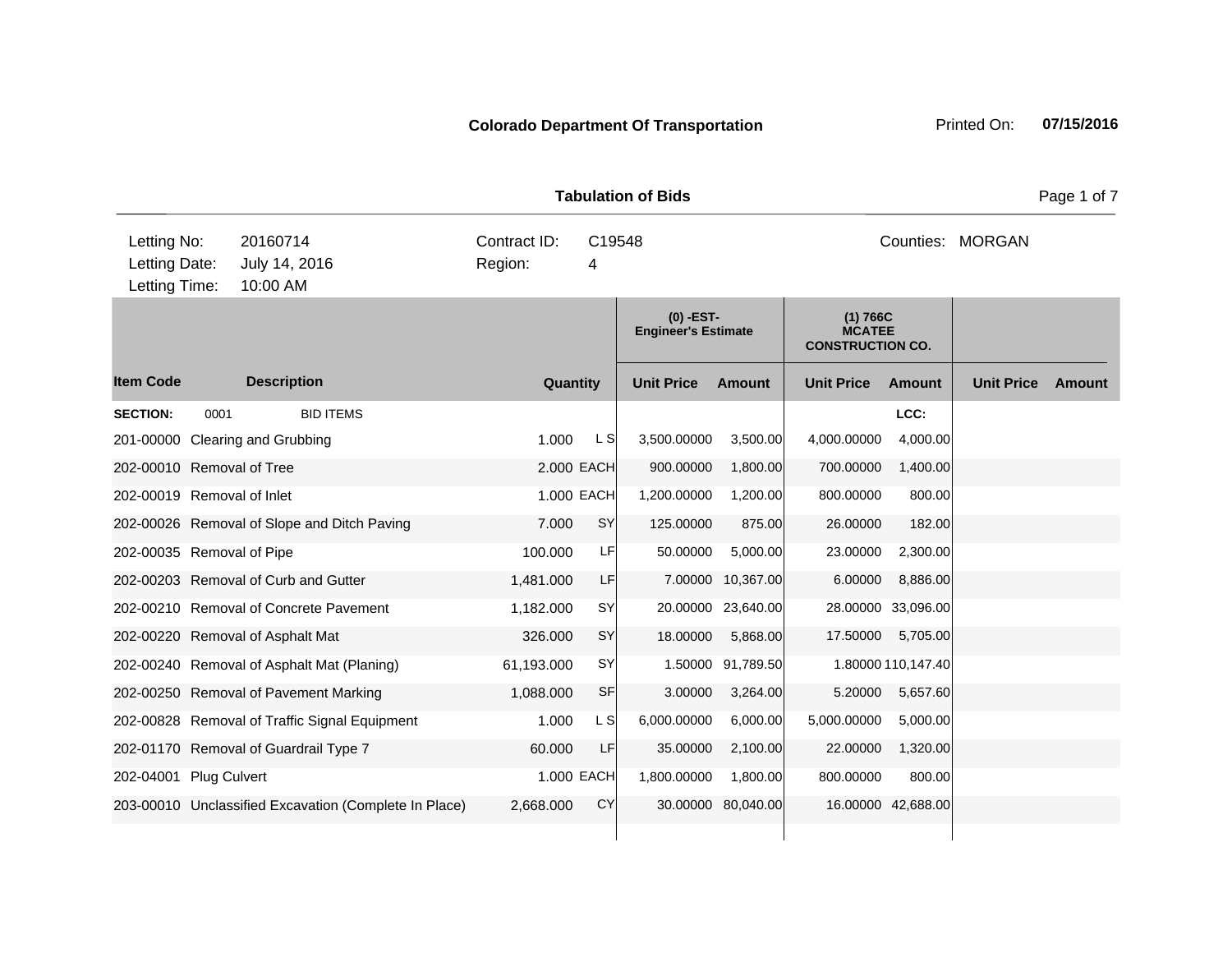**Quantity Unit Price Unit Price Item Code Amount Unit Price Amount Ext Ext Unit Price Amount Ext (0) -EST-Engineer's Estimate (1) 766C MCATEE CONSTRUCTION CO. Description SECTION:** 0001 BID ITEMS **LCC:** 203-02330 Laborer 20.000 HOUR 50.00000 1,000.00 40.00000 800.00 207-00205 Topsoil 110.000 CY 30.00000 3,300.00 27.00000 2,970.00 208-00020 Silt Fence 835.000 LF 2.50000 2,087.50 11.50000 9,602.50 208-00035 Aggregate Bag 300.000 LF 7.00000 2,100.00 7.00000 2,100.00 208-00045 Concrete Washout Structure 1.000 EACH 1,400.00000 1,400.00 2,300.00000 2,300.00 208-00051 Storm Drain Inlet Protection (Type I) 4.000 LF 7.00000 28.00 30.00000 120.00 208-00052 Storm Drain Inlet Protection (Type II) 13.000 LF 25.00000 325.00 32.00000 416.00 208-00053 Storm Drain Inlet Protection (Type I) 4.000 EACH 100.00000 400.00 210.00000 840.00 208-00070 Vehicle Tracking Pad 2.000 EACH 1,500.00000 3,000.00 1,400.00000 2,800.00 208-00103 Removal and Disposal of Sediment (Labor) 10.000 HOUR 55.00000 550.00 40.00000 400.00 208-00105 Removal and Disposal of Sediment (Equipment) 10.000 HOUR 110.00000 1,100.00 125.00000 1,250.00 208-00106 Sweeping (Sediment Removal) 50.000 HOUR 120.00000 6,000.00 105.00000 5,250.00 210-00090 Reset Delineator 1.000 EACH 50.00000 50.00 35.00000 35.00 210-00810 Reset Ground Sign 6.000 EACH 300.00000 1,800.00 160.00000 960.00 **Tabulation of Bids** Page 2 of 7 10:00 AM Counties: MORGAN Letting Date: July 14, 2016 **1998 12: 13: 14: 14: 2016** Region: 4 C19548 Region: Letting Time: Letting No: 20160714 Contract ID: Counties: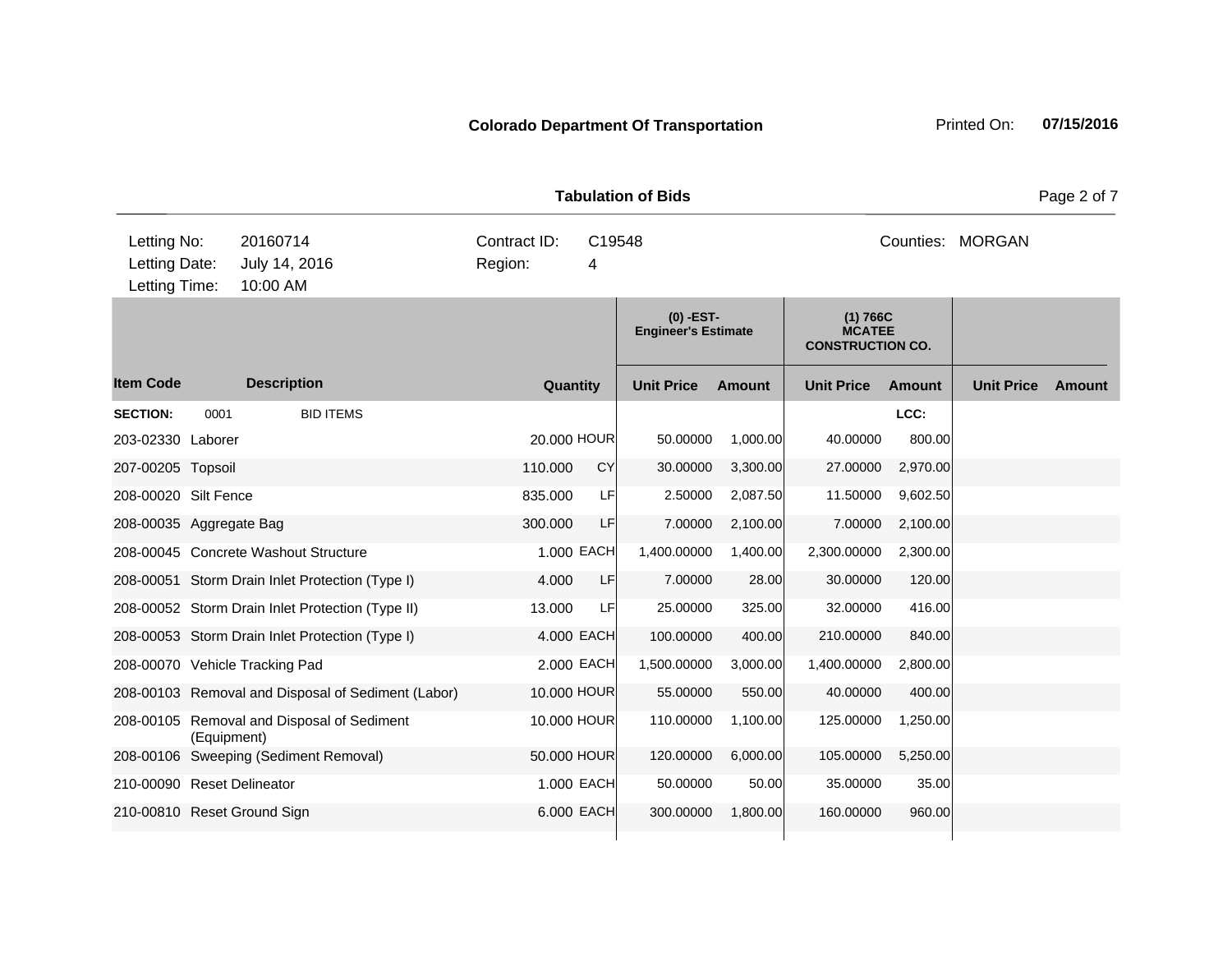**Quantity Unit Price Unit Price Item Code Amount Unit Price Amount Ext Ext Unit Price Amount Ext (0) -EST-Engineer's Estimate (1) 766C MCATEE CONSTRUCTION CO. Description SECTION:** 0001 BID ITEMS **LCC:** 210-00840 Reset Traffic Signal Pole 4.000 4.000 EACH 3,500.00000 14,000.00 4,000.00000 16,000.00 210-04010 Adjust Manhole 10.000 EACH 1,000.00000 10,000.00 740.00000 7,400.00 210-04025 Modify Structure 3.000 EACH 2,000.00000 6,000.00 1,600.00000 4,800.00 210-04050 Adjust Valve Box 10.000 EACH 500.00000 5,000.00 350.00000 3,500.00 212-00006 Seeding (Native) 0.200 ACRE 3,300.00000 660.00 3,700.00000 740.00 212-00032 Soil Conditioning 0.200 ACRE 3,300.00000 660.00 10,500.00000 2,100.00 213-00012 Spray-on Mulch Blanket 0.200 ACRE 2,700.00000 540.00 5,200.00000 1,040.00 213-00061 Mulch Tackifier 20.000 LB 40.00000 800.00 10.50000 210.00 304-06000 Aggregate Base Course (Class 6) 859.000 TON 30.00000 25,770.00 31.00000 26,629.00 306-01000 Reconditioning 2,727.000 SY 3.00000 8,181.00 2.75000 7,499.25 403-00720 Hot Mix Asphalt (Patching) (Asphalt) 600.000 TON 165.00000 99,000.00 190.00000 114,000.00 403-34741 Hot Mix Asphalt (Grading SX) (75) (PG 64- 22) 7,109.000 TON 100.00000 710,900.00 97.00000 689,573.00 412-01000 Concrete Pavement (10 Inch) 1,488.000 SY 80.00000 119,040.00 120.00000 178,560.00 503-00018 Drilled Caisson (18 Inch) 4.000 LF 215.00000 860.00 127.00000 508.00 **Tabulation of Bids** Page 3 of 7 10:00 AM Counties: MORGAN Letting Date: July 14, 2016 **1998 12: 13: 14: 14: 2016** Region: 4 C19548 Region: Letting Time: Letting No: 20160714 Contract ID: Counties: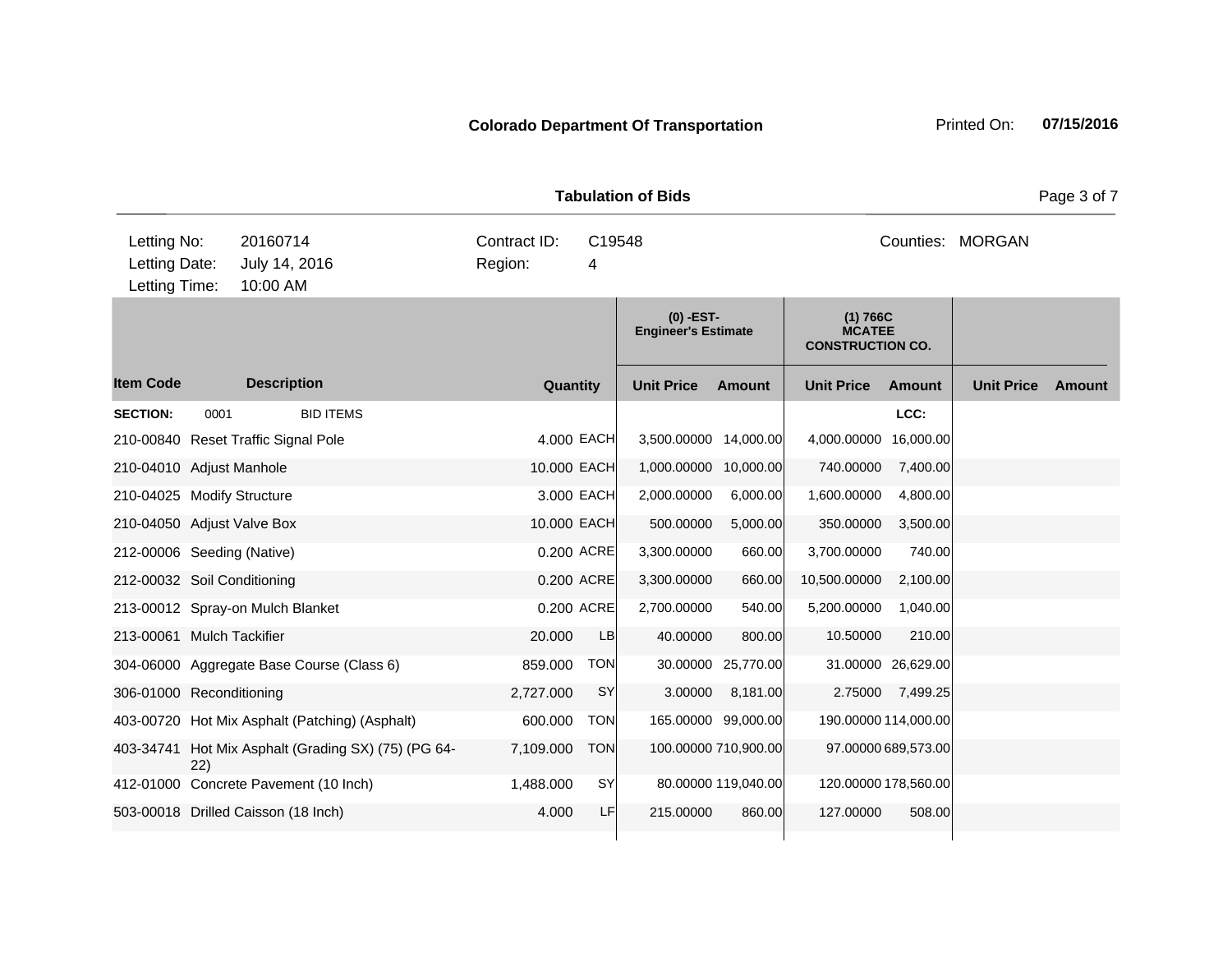**Quantity Unit Price Unit Price Item Code Amount Unit Price Amount Ext Ext Unit Price Amount Ext (0) -EST-Engineer's Estimate (1) 766C MCATEE CONSTRUCTION CO. Description SECTION:** 0001 BID ITEMS **LCC:** 503-00036 Drilled Caisson (36 Inch) 30.000 LF 350.00000 10,500.00 260.00000 7,800.00 503-00042 Drilled Caisson (42 Inch) 17.000 LF 500.00000 8,500.00 375.00000 6,375.00 507-00000 Concrete Slope and Ditch Paving 1.000 CY 800.00000 800.00 820.00000 820.00 601-01000 Concrete Class B 1.000 CY 800.00000 800.00 1,350.00000 1,350.00 602-00000 Reinforcing Steel 68.000 LB 5.00000 340.00 5.25000 357.00 603-10180 18 Inch Corrugated Steel Pipe 28.500 LF 120.00000 3,420.00 135.00000 3,847.50 603-50012 12 Inch Plastic Pipe 28.500 LF 65.00000 1,852.50 135.00000 3,847.50 604-16005 Inlet Type 16 (5 Foot) 1.000 EACH 4,500.00000 4,500.00 5,700.0000 5,700.00 604-19105 Inlet Type R L 5 (5 Foot) 2.000 EACH 4,850.00000 9,700.00 5,700.00000 11,400.00 604-30005 Manhole Slab Base (5 Foot) 1.000 EACH 3,500.00000 3,500.00 4,350.00000 4,350.00 609-21020 Curb and Gutter Type 2 (Section II-B) 1,474.000 LF 27.00000 39,798.00 24.00000 35,376.00 613-00206 2 Inch Electrical Conduit (Bored) 360.000 LF 18.00000 6,480.00 20.00000 7,200.00 613-00306 3 Inch Electrical Conduit (Bored) 710.000 LF 20.00000 14,200.00 21.75000 15,442.50 613-07023 Pull Box (24"x36"x24") 1.000 EACH 1,400.00000 1,400.00 1,200.00000 1,200.00 **Tabulation of Bids Page 4 of 7 Page 4 of 7** 10:00 AM Counties: MORGAN Letting Date: July 14, 2016 4 C19548 Region: Letting Time: Letting No: 20160714 Contract ID: Counties: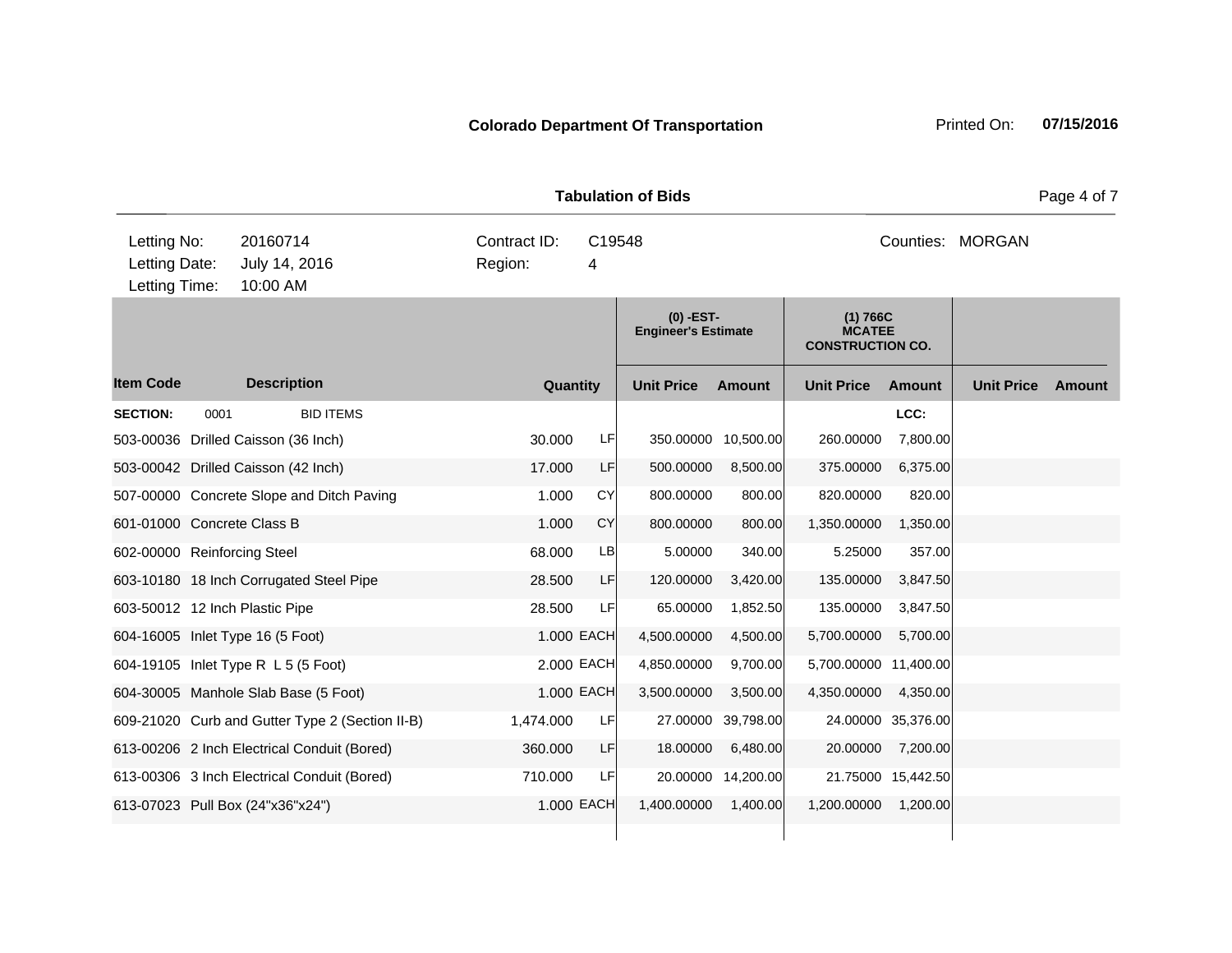**Quantity Unit Price Unit Price Ext** Item Code Description Quantity Unit Price Amount Unit Price Amount Unit Price **Ext Unit Price Amount Ext Amount (0) -EST-Engineer's Estimate (1) 766C MCATEE CONSTRUCTION CO. Description SECTION:** 0001 BID ITEMS **LCC:** 613-07034 Pull Box (24"x36"x18") 3.000 EACH 1,500.00000 4,500.00 1,100.00000 3,300.00 613-10000 Wiring 1.000 L S 25,000.00000 25,000.00 14,000.0000 14,000.00 14,000.00 14,000.00 14,000.00 14,000 613-20200 Luminaire (Install Only) 3.000 EACH 500.00000 1,500.00 200.00000 600.00 614-00011 Sign Panel (Class I) 91.500 SF 25.00000 2,287.50 25.00000 2,287.50 614-00025 Sign Panel (Class I) (Install Only) 36.000 SF 15.00000 540.00 17.00000 612.00 614-01583 Steel Sign Support (2-1/2 In Round Sch 80) (Post & Slipbase) 6.000 EACH 550.00000 3,300.00 475.00000 2,850.00 614-70336 Traffic Signal Face (12-12-12) 10.000 EACH 600.00000 6,000.00 660.00000 6,600.00 614-70560 Traffic Signal Face (12-12-12-12-12) 6.000 EACH 1,250.00000 7,500.00 1,150.00000 6,900.00 614-72886 Intersection Detection System (Camera) 4.000 EACH 7,000.00000 28,000.00 9,800.00000 39,200.00 614-81150 Traffic Signal-Light Pole Steel (1-50 Foot Mast Arm) 2.000 EACH 15,000.00000 30,000.00 15,000.0000 30,000.00 614-81255 Traffic Signal Light Pole Steel (2-55 Foot Mast Arm) 1.000 EACH 32,500.00000 32,500.00 32,000.00000 32,000.00 614-84000 Traffic Signal Pedestal Pole Steel 1.000 EACH 1,500.00000 1,500.00 1,450.00000 1,450.00 614-85040 Impact Attenuator (Truck Mounted Attenuator) 2.000 EACH 12,000.00000 24,000.00 29,000.00000 58,000.00 10:00 AM Counties: MORGAN Letting Date: July 14, 2016 4 C19548 Region: Letting Time: Letting No: 20160714 Contract ID: Counties:

**Tabulation of Bids** Page 5 of 7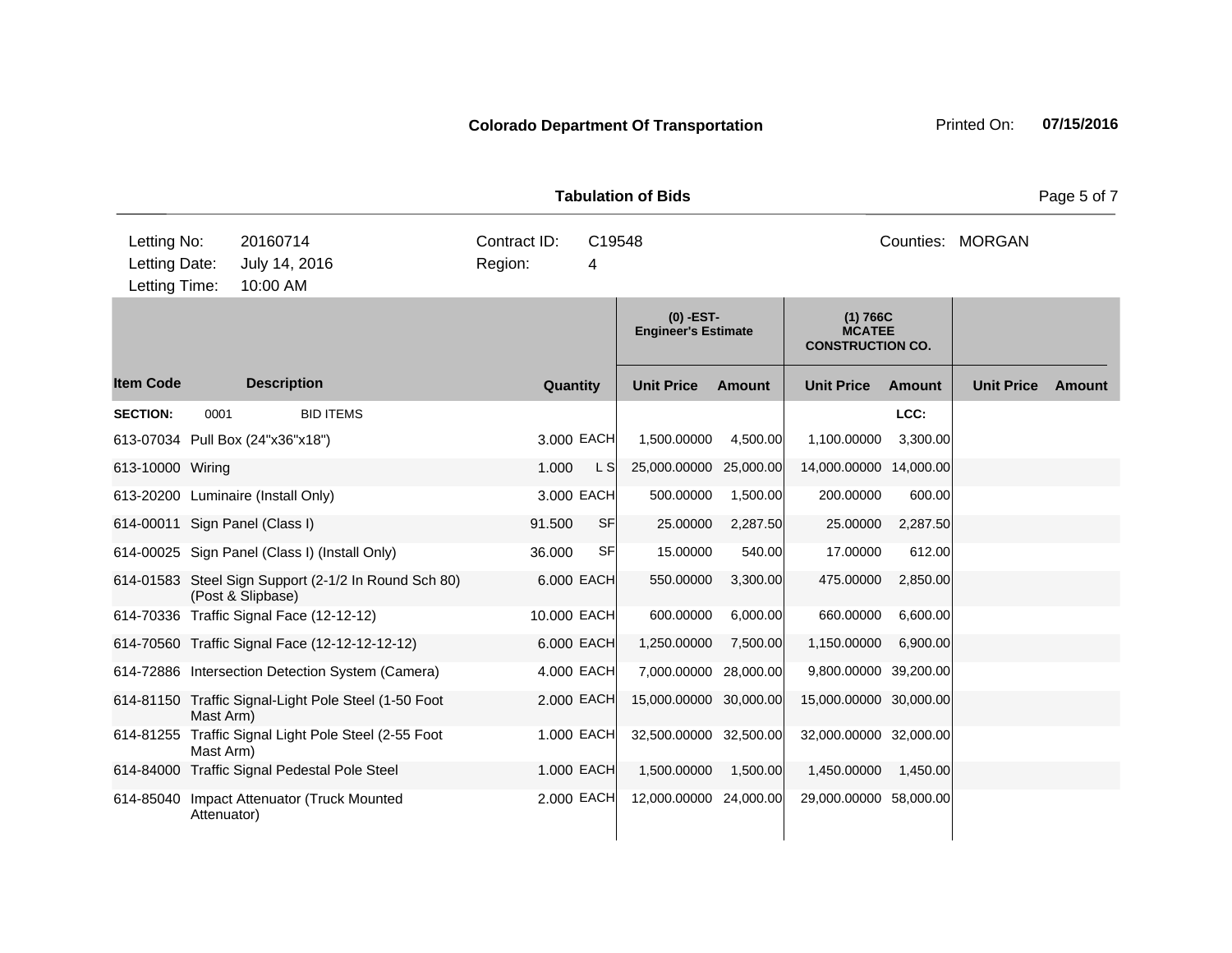**Quantity Unit Price Unit Price Item Code Amount Unit Price Amount Ext Ext Unit Price Amount Ext (0) -EST-Engineer's Estimate (1) 766C MCATEE CONSTRUCTION CO. Description SECTION:** 0001 BID ITEMS **LCC:** 614-86246 Controller (Type 170E-HC11) 1.000 EACH 22,500.00000 22,500.00 33,000.00000 33,000.00 620-00002 Field Office (Class 2) 1.000 EACH 15,000.00000 15,000.00 14,000.00000 14,000.00 620-00012 Field Laboratory (Class 2)  $\qquad 1.000$  EACH 15,000.00000 15,000.00 15,500.00000 15,500.00 15,500.00 620-00020 Sanitary Facility 1.000 EACH 2,500.00000 2,500.00 7,000.00000 7,000.00 625-00000 Construction Surveying 1.000 L S 8,000.00000 8,000.00 19,500.00000 19,500.00 626-00000 Mobilization 1.000 L S 95,000.00000 95,000.00 285,000.00000 285,000.00 626-01104 Public Information Services (Tier IV)  $1.000$  L S  $5,000.00000$  5,000.000 8,500.0000 8,500.00 8,500.00 627-00008 Modified Epoxy Pavement Marking 132.000 GAL 100.00000 13,200.00 185.00000 24,420.00 627-00011 Pavement Marking Paint (Waterborne) 25.000 GAL 40.00000 1,000.00 98.00000 2,450.00 627-30405 Preformed Thermoplastic Pavement Marking (Word-Symbol) 453.000 SF 18.00000 8,154.00 28.00000 12,684.00 627-30410 Preformed Thermoplastic Pavement Marking (Xwalk-Stop Line) 299.000 SF 18.00000 5,382.00 16.20000 4,843.80 630-00000 Flagging 3,000.000 HOUR 22.00000 66,000.00 23.50000 70,500.00 630-00003 Uniformed Traffic Control 16.000 HOUR 70.00000 1,120.00 110.00000 1,760.00 630-00007 Traffic Control Inspection 40.000 DAY 100.00000 4,000.00 135.00000 5,400.00 **Tabulation of Bids Page 6 of 7 Page 6 of 7** 10:00 AM Counties: MORGAN Letting Date: July 14, 2016 4 C19548 Region: Letting Time: Letting No: 20160714 Contract ID: Counties: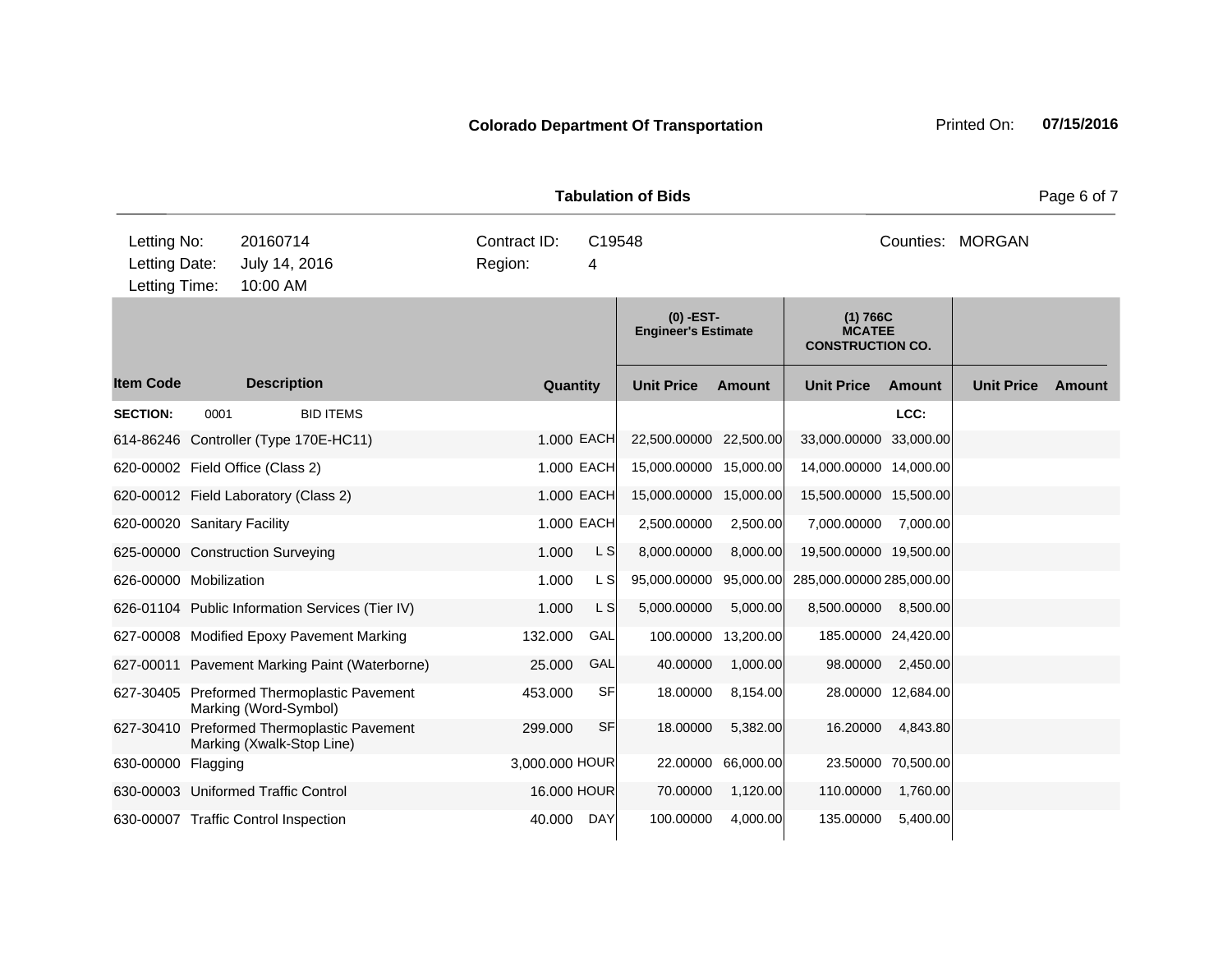**Quantity Unit Price Unit Price Item Code Amount Unit Price Amount Ext Ext Unit Price Amount Ext (0) -EST-Engineer's Estimate (1) 766C MCATEE CONSTRUCTION CO. Description SECTION:** 0001 BID ITEMS **LCC:** 630-00012 Traffic Control Management 80.000 DAY 700.00000 56,000.00 710.00000 56,800.00 630-80336 Barricade (Type 3 M-B) (Temporary) 10.000 EACH 150.00000 1,500.00 145.00000 1,450.00 630-80341 Construction Traffic Sign (Panel Size A) 19.000 EACH 40.00000 760.00 43.00000 817.00 630-80342 Construction Traffic Sign (Panel Size B) 18.000 EACH 55.00000 990.00 74.00000 1,332.00 630-80343 Construction Traffic Sign (Panel Size C) 8.000 EACH 75.00000 600.00 105.00000 840.00 630-80350 Vertical Panel 30.000 EACH 50.00000 1,500.00 16.00000 480.00 630-80355 Portable Message Sign Panel 4.000 4.000 EACH 3,500.00000 14,000.00 4,000.00000 16,000.00 630-80356 Advance Warning Flashing or Sequencing Arrow Panel (A Type) 2.000 EACH 300.00000 600.00 1,700.00000 3,400.00 630-80360 Drum Channelizing Device 100.000 EACH 32.00000 3,200.00 32.00000 3,200.00 630-80380 Traffic Cone 200.000 EACH 10.00000 2,000.00 4.10000 820.00 630-80510 Mobile Pavement Marking Zone 1.000 L S 3,500.00000 3,500.00 3,000.0000 3,000.00 3,000.00 3,000.00 3,000 **Section Totals:** \$1,880,719.00 \$2,199,946.55 **Contract Grand Totals \$1,880,719.00 \$2,199,946.55 Tabulation of Bids Page 7 of 7 Page 7 of 7** 10:00 AM Counties: MORGAN Letting Date: July 14, 2016 4 C19548 Region: Letting Time: Letting No: 20160714 Contract ID: Counties: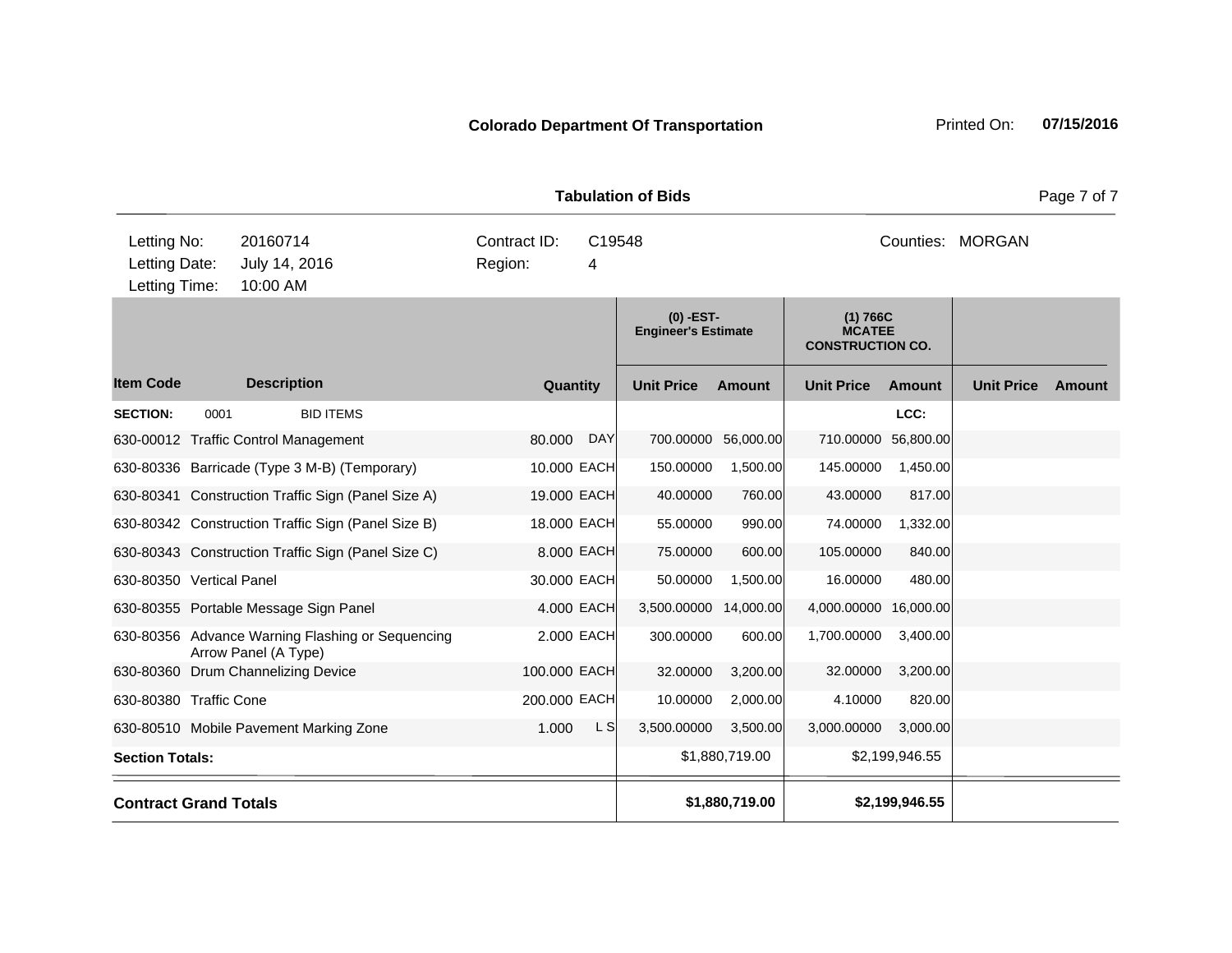|               |                              |              | <b>Colorado Department Of Transportation</b> |  | Printed On:             | 07/15/2016   |  |
|---------------|------------------------------|--------------|----------------------------------------------|--|-------------------------|--------------|--|
|               | <b>Low Bid Item Analysis</b> |              |                                              |  |                         | Page 1 of 12 |  |
| Letting No:   | 20160714                     | Contract ID: | C <sub>19548</sub>                           |  | Counties: MORGAN        |              |  |
| Letting Date: | July 14, 2016                | Region:      | 4                                            |  |                         |              |  |
| Letting Time: | 10:00 AM                     |              | Contract Time: 80 WORKING DAYS               |  | Project(s): STA0343-038 |              |  |

| Line            | Item/<br>Description                             | Quantity                                   | Estimated<br>Price | Bid Price/<br><b>Units</b> | Estimated<br>Amount | <b>Bid Amount</b> | <b>Bid Est</b><br>$\frac{0}{0}$ | Overrun $(+)$<br>Underrun (-) |
|-----------------|--------------------------------------------------|--------------------------------------------|--------------------|----------------------------|---------------------|-------------------|---------------------------------|-------------------------------|
| <b>SECTION:</b> | 0001                                             | <b>BID ITEMS</b>                           |                    |                            |                     |                   |                                 |                               |
| 0005            | 201-00000<br>Clearing and Grubbing               | 1.000                                      | 3,500.00000        | 4,000.00000<br>L S         | 3,500.00            | 4,000.00          | 114.29%                         | 500.00                        |
| 0010            | 202-00010<br><b>Removal of Tree</b>              | 2.000                                      | 900.00000          | 700.00000<br><b>EACH</b>   | 1,800.00            | 1,400.00          | 77.78%                          | $-400.00$                     |
| 0015            | 202-00019<br>Removal of Inlet                    | 1.000                                      | 1,200.00000        | 800.00000<br><b>EACH</b>   | 1,200.00            | 800.00            | 66.67%                          | $-400.00$                     |
| 0020            | 202-00026                                        | 7.000<br>Removal of Slope and Ditch Paving | 125.00000          | 26.00000<br><b>SY</b>      | 875.00              | 182.00            | 20.80%                          | $-693.00$                     |
| 0025            | 202-00035<br>Removal of Pipe                     | 100.000                                    | 50.00000           | 23.00000<br>LF             | 5,000.00            | 2,300.00          | 46.00%                          | $-2,700.00$                   |
| 0030            | 202-00203<br>Removal of Curb and Gutter          | 1,481.000                                  | 7.00000            | 6.00000<br>LF              | 10,367.00           | 8,886.00          | 85.71%                          | $-1,481.00$                   |
| 0035            | 202-00210<br><b>Removal of Concrete Pavement</b> | 1,182.000                                  | 20.00000           | 28.00000<br><b>SY</b>      | 23,640.00           | 33,096.00         | 140.00%                         | 9,456.00                      |
| 0040            | 202-00220<br>Removal of Asphalt Mat              | 326,000                                    | 18.00000           | 17.50000<br>SY             | 5,868.00            | 5,705.00          | 97.22%                          | $-163.00$                     |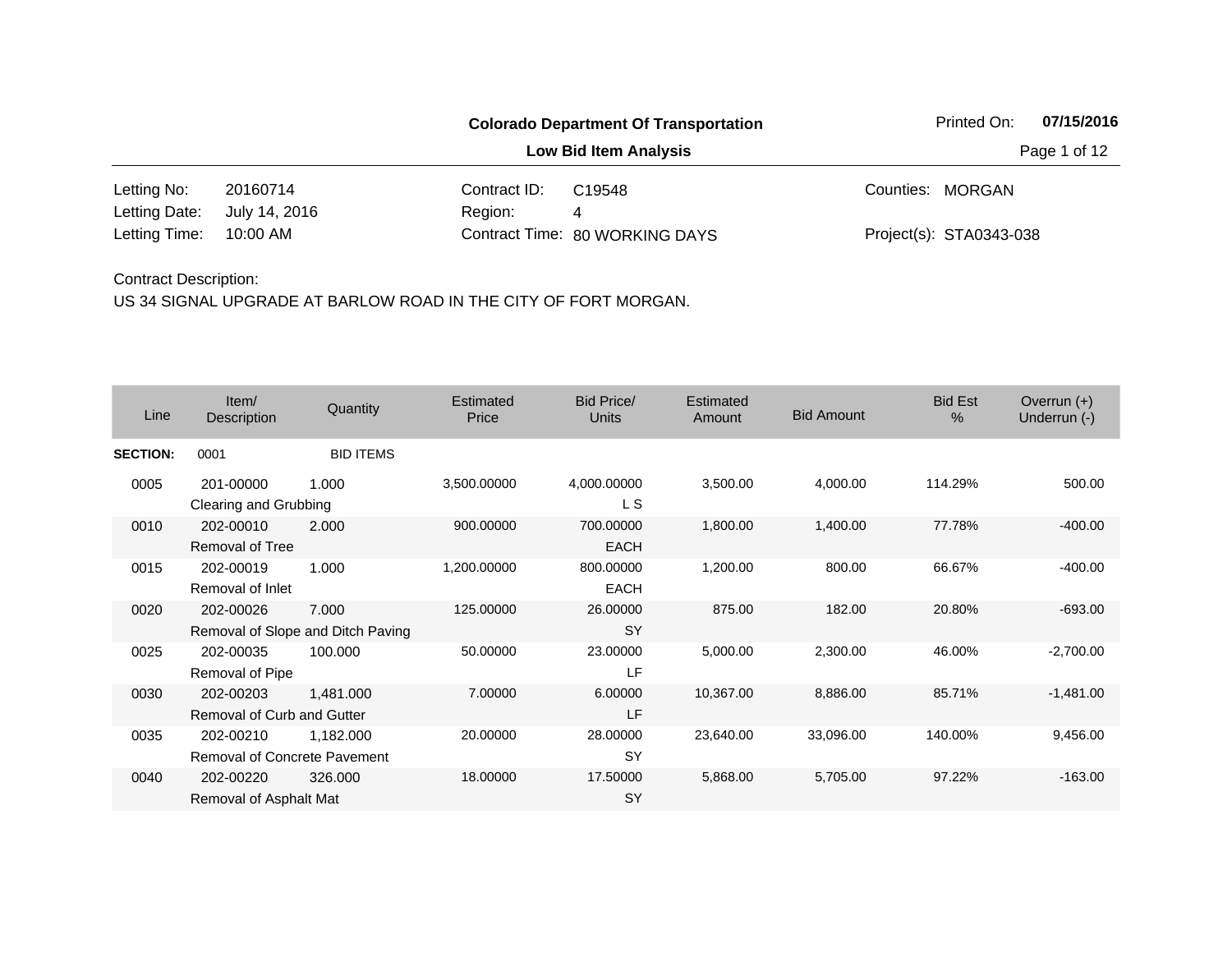|                        |                              |              | <b>Colorado Department Of Transportation</b> |  | Printed On:             | 07/15/2016   |
|------------------------|------------------------------|--------------|----------------------------------------------|--|-------------------------|--------------|
|                        | <b>Low Bid Item Analysis</b> |              |                                              |  |                         | Page 2 of 12 |
| Letting No:            | 20160714                     | Contract ID: | C <sub>19548</sub>                           |  | Counties: MORGAN        |              |
| Letting Date:          | July 14, 2016                | Region:      | 4                                            |  |                         |              |
| Letting Time: 10:00 AM |                              |              | Contract Time: 80 WORKING DAYS               |  | Project(s): STA0343-038 |              |

| Line            | Item/<br><b>Description</b>              | Quantity                                                 | Estimated<br>Price | Bid Price/<br><b>Units</b> | Estimated<br>Amount | <b>Bid Amount</b> | <b>Bid Est</b><br>$\%$ | Overrun $(+)$<br>Underrun (-) |
|-----------------|------------------------------------------|----------------------------------------------------------|--------------------|----------------------------|---------------------|-------------------|------------------------|-------------------------------|
| <b>SECTION:</b> | 0001                                     | <b>BID ITEMS</b>                                         |                    |                            |                     |                   |                        |                               |
| 0045            | 202-00240                                | 61,193.000<br>Removal of Asphalt Mat (Planing)           | 1.50000            | 1.80000<br><b>SY</b>       | 91,789.50           | 110,147.40        | 120.00%                | 18,357.90                     |
| 0050            | 202-00250<br>Removal of Pavement Marking | 1,088.000                                                | 3.00000            | 5.20000<br><b>SF</b>       | 3,264.00            | 5,657.60          | 173.33%                | 2,393.60                      |
| 0055            | 202-00828                                | 1.000<br>Removal of Traffic Signal Equipment             | 6,000.00000        | 5,000.00000<br>L S         | 6,000.00            | 5,000.00          | 83.33%                 | $-1,000.00$                   |
| 0060            | 202-01170<br>Removal of Guardrail Type 7 | 60,000                                                   | 35.00000           | 22.00000<br>LF             | 2,100.00            | 1,320.00          | 62.86%                 | $-780.00$                     |
| 0065            | 202-04001<br>Plug Culvert                | 1.000                                                    | 1,800.00000        | 800.00000<br><b>EACH</b>   | 1,800.00            | 800.00            | 44.44%                 | $-1,000.00$                   |
| 0070            | 203-00010                                | 2,668.000<br>Unclassified Excavation (Complete In Place) | 30.00000           | 16.00000<br><b>CY</b>      | 80,040.00           | 42,688.00         | 53.33%                 | $-37,352.00$                  |
| 0075            | 203-02330<br>Laborer                     | 20,000                                                   | 50.00000           | 40.00000<br><b>HOUR</b>    | 1,000.00            | 800.00            | 80.00%                 | $-200.00$                     |
| 0080            | 207-00205<br>Topsoil                     | 110.000                                                  | 30.00000           | 27.00000<br><b>CY</b>      | 3,300.00            | 2,970.00          | 90.00%                 | $-330.00$                     |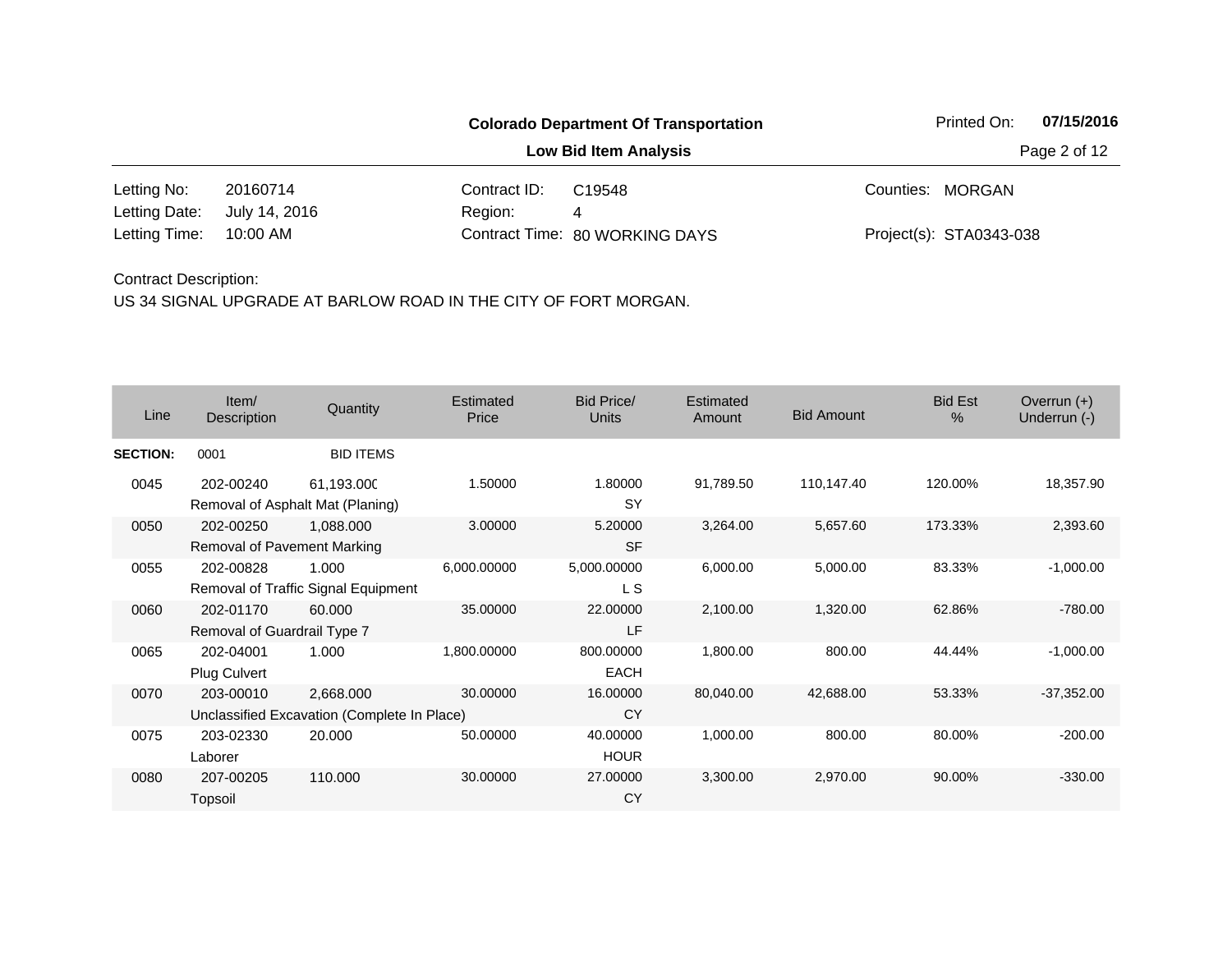|                        |                              |              | <b>Colorado Department Of Transportation</b> |  | Printed On:             | 07/15/2016   |  |
|------------------------|------------------------------|--------------|----------------------------------------------|--|-------------------------|--------------|--|
|                        | <b>Low Bid Item Analysis</b> |              |                                              |  |                         | Page 3 of 12 |  |
| Letting No:            | 20160714                     | Contract ID: | C <sub>19548</sub>                           |  | Counties: MORGAN        |              |  |
| Letting Date:          | July 14, 2016                | Region:      | 4                                            |  |                         |              |  |
| Letting Time: 10:00 AM |                              |              | Contract Time: 80 WORKING DAYS               |  | Project(s): STA0343-038 |              |  |

| Line            | Item/<br>Description                    | Quantity                                           | Estimated<br>Price | Bid Price/<br><b>Units</b> | Estimated<br>Amount | <b>Bid Amount</b> | <b>Bid Est</b><br>$\frac{0}{0}$ | Overrun $(+)$<br>Underrun (-) |
|-----------------|-----------------------------------------|----------------------------------------------------|--------------------|----------------------------|---------------------|-------------------|---------------------------------|-------------------------------|
| <b>SECTION:</b> | 0001                                    | <b>BID ITEMS</b>                                   |                    |                            |                     |                   |                                 |                               |
| 0085            | 208-00020<br>Silt Fence                 | 835,000                                            | 2.50000            | 11.50000<br>LF             | 2,087.50            | 9,602.50          | 460.00%                         | 7,515.00                      |
| 0090            | 208-00035<br>Aggregate Bag              | 300.000                                            | 7.00000            | 7.00000<br>LF              | 2,100.00            | 2,100.00          | 100.00%                         | 0.00                          |
| 0095            | 208-00045<br>Concrete Washout Structure | 1.000                                              | 1,400.00000        | 2,300.00000<br><b>EACH</b> | 1,400.00            | 2,300.00          | 164.29%                         | 900.00                        |
| 0100            | 208-00051                               | 4.000<br>Storm Drain Inlet Protection (Type I)     | 7.00000            | 30.00000<br>LF             | 28.00               | 120.00            | 428.57%                         | 92.00                         |
| 0105            | 208-00052                               | 13.000<br>Storm Drain Inlet Protection (Type II)   | 25.00000           | 32.00000<br>LF             | 325.00              | 416.00            | 128.00%                         | 91.00                         |
| 0110            | 208-00053                               | 4.000<br>Storm Drain Inlet Protection (Type I)     | 100.00000          | 210.00000<br><b>EACH</b>   | 400.00              | 840.00            | 210.00%                         | 440.00                        |
| 0115            | 208-00070<br>Vehicle Tracking Pad       | 2.000                                              | 1,500.00000        | 1,400.00000<br><b>EACH</b> | 3,000.00            | 2,800.00          | 93.33%                          | $-200.00$                     |
| 0120            | 208-00103                               | 10.000<br>Removal and Disposal of Sediment (Labor) | 55.00000           | 40.00000<br><b>HOUR</b>    | 550.00              | 400.00            | 72.73%                          | $-150.00$                     |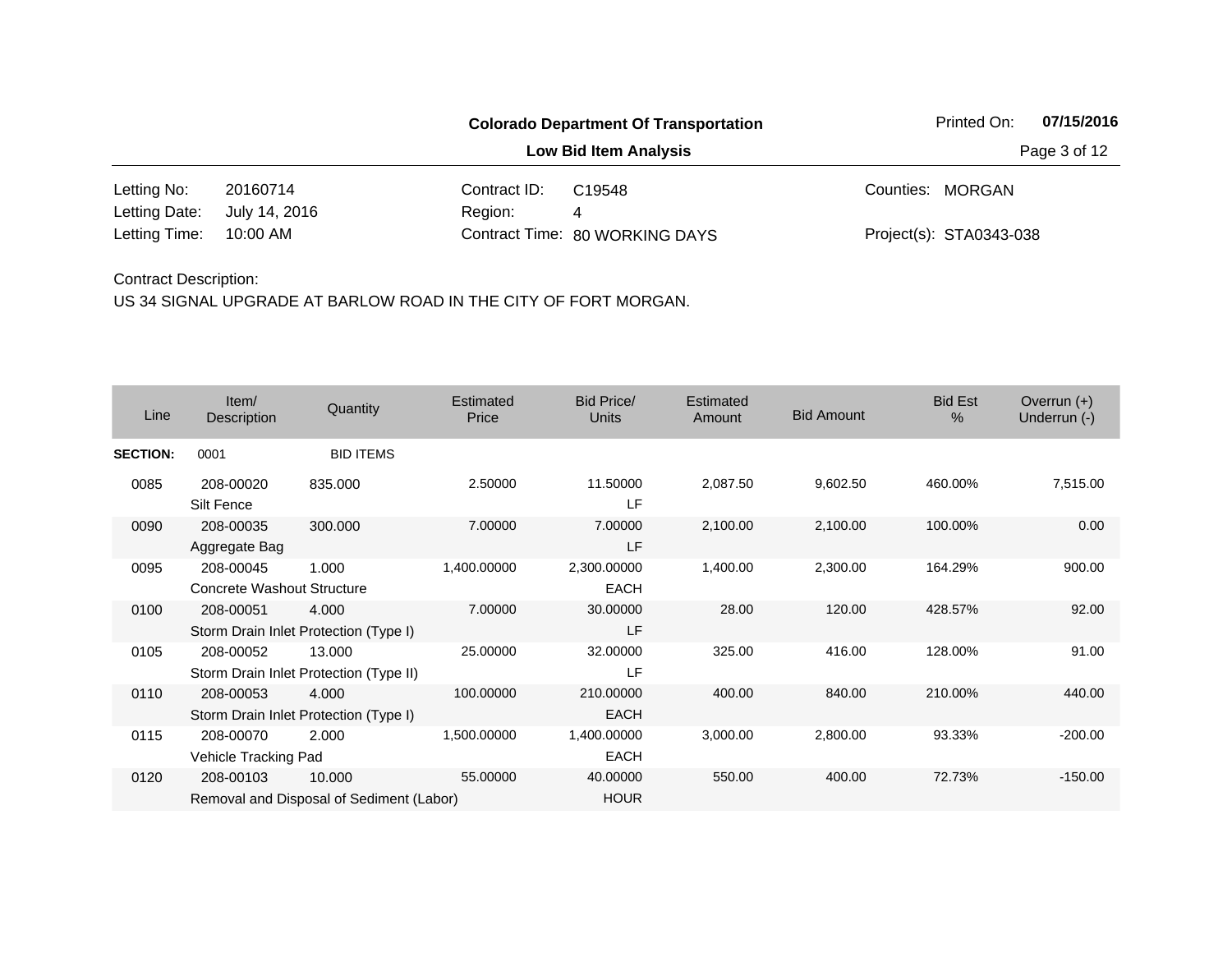|               |                              |              | <b>Colorado Department Of Transportation</b> |  | Printed On:             | 07/15/2016   |  |
|---------------|------------------------------|--------------|----------------------------------------------|--|-------------------------|--------------|--|
|               | <b>Low Bid Item Analysis</b> |              |                                              |  |                         | Page 4 of 12 |  |
| Letting No:   | 20160714                     | Contract ID: | C <sub>19548</sub>                           |  | Counties: MORGAN        |              |  |
| Letting Date: | July 14, 2016                | Region:      | 4                                            |  |                         |              |  |
| Letting Time: | 10:00 AM                     |              | Contract Time: 80 WORKING DAYS               |  | Project(s): STA0343-038 |              |  |

| Line            | Item/<br>Description                                      | Quantity         | Estimated<br>Price | Bid Price/<br><b>Units</b> | Estimated<br>Amount | <b>Bid Amount</b> | <b>Bid Est</b><br>$\frac{0}{0}$ | Overrun $(+)$<br>Underrun (-) |
|-----------------|-----------------------------------------------------------|------------------|--------------------|----------------------------|---------------------|-------------------|---------------------------------|-------------------------------|
| <b>SECTION:</b> | 0001                                                      | <b>BID ITEMS</b> |                    |                            |                     |                   |                                 |                               |
| 0125            | 208-00105<br>Removal and Disposal of Sediment (Equipment) | 10.000           | 110.00000          | 125.00000<br><b>HOUR</b>   | 1,100.00            | 1,250.00          | 113.64%                         | 150.00                        |
| 0130            | 208-00106<br>Sweeping (Sediment Removal)                  | 50.000           | 120.00000          | 105.00000<br><b>HOUR</b>   | 6,000.00            | 5,250.00          | 87.50%                          | $-750.00$                     |
| 0135            | 210-00090<br><b>Reset Delineator</b>                      | 1.000            | 50.00000           | 35.00000<br><b>EACH</b>    | 50.00               | 35.00             | 70.00%                          | $-15.00$                      |
| 0140            | 210-00810<br>Reset Ground Sign                            | 6.000            | 300.00000          | 160.00000<br><b>EACH</b>   | 1,800.00            | 960.00            | 53.33%                          | $-840.00$                     |
| 0145            | 210-00840<br><b>Reset Traffic Signal Pole</b>             | 4.000            | 3,500.00000        | 4,000.00000<br><b>EACH</b> | 14,000.00           | 16,000.00         | 114.29%                         | 2,000.00                      |
| 0150            | 210-04010<br>Adjust Manhole                               | 10.000           | 1,000.00000        | 740.00000<br><b>EACH</b>   | 10,000.00           | 7,400.00          | 74.00%                          | $-2,600.00$                   |
| 0155            | 210-04025<br><b>Modify Structure</b>                      | 3.000            | 2,000.00000        | 1,600.00000<br><b>EACH</b> | 6,000.00            | 4,800.00          | 80.00%                          | $-1,200.00$                   |
| 0160            | 210-04050<br><b>Adjust Valve Box</b>                      | 10.000           | 500.00000          | 350.00000<br><b>EACH</b>   | 5,000.00            | 3,500.00          | 70.00%                          | $-1,500.00$                   |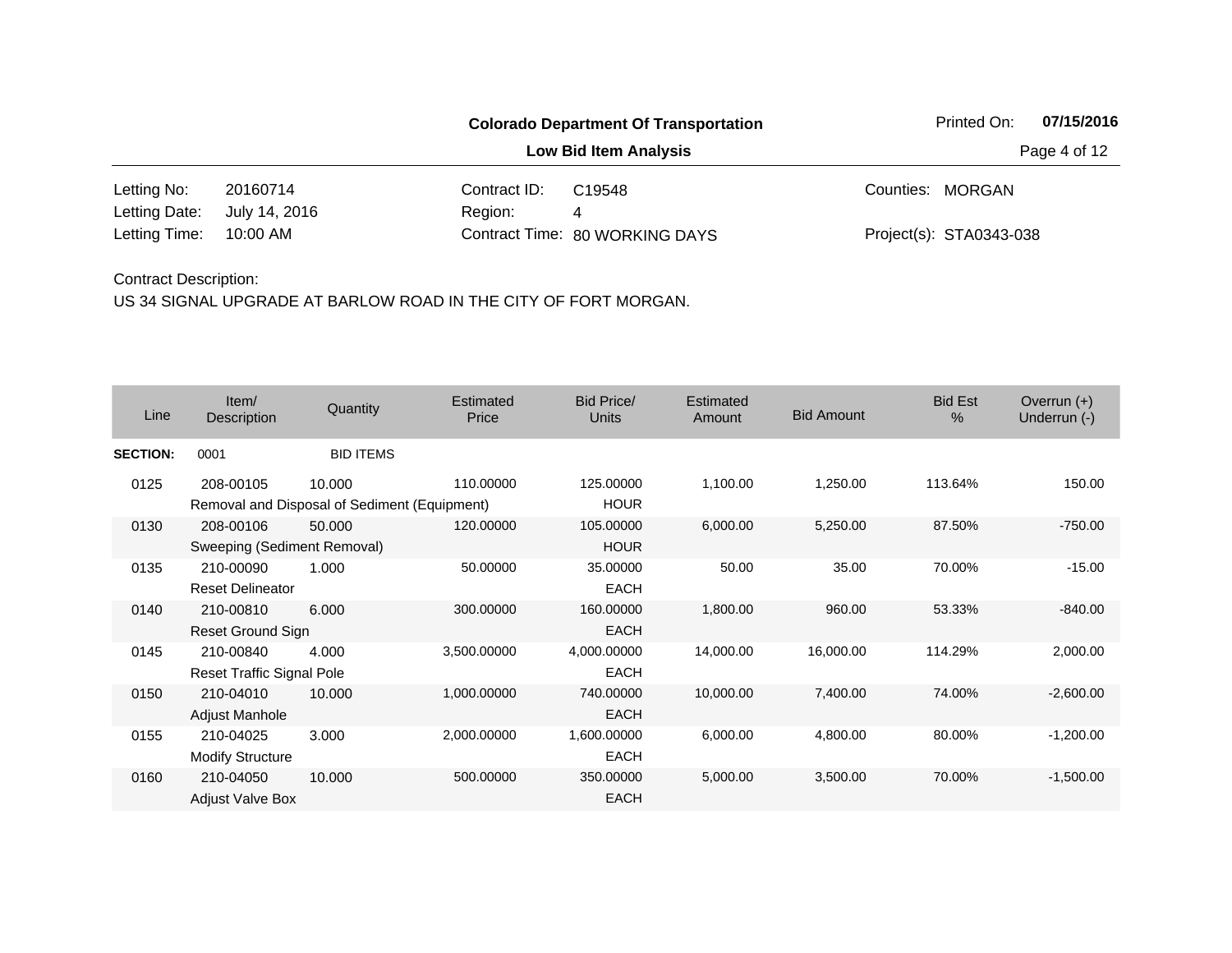|               |                              |              | <b>Colorado Department Of Transportation</b> |  | Printed On:             | 07/15/2016   |  |  |
|---------------|------------------------------|--------------|----------------------------------------------|--|-------------------------|--------------|--|--|
|               | <b>Low Bid Item Analysis</b> |              |                                              |  |                         | Page 5 of 12 |  |  |
| Letting No:   | 20160714                     | Contract ID: | C <sub>19548</sub>                           |  | Counties: MORGAN        |              |  |  |
| Letting Date: | July 14, 2016                | Region:      | 4                                            |  |                         |              |  |  |
| Letting Time: | 10:00 AM                     |              | Contract Time: 80 WORKING DAYS               |  | Project(s): STA0343-038 |              |  |  |

| Line            | Item/<br>Description                         | Quantity                                                  | Estimated<br>Price | Bid Price/<br>Units         | Estimated<br>Amount | <b>Bid Amount</b> | <b>Bid Est</b><br>% | Overrun $(+)$<br>Underrun (-) |
|-----------------|----------------------------------------------|-----------------------------------------------------------|--------------------|-----------------------------|---------------------|-------------------|---------------------|-------------------------------|
| <b>SECTION:</b> | 0001                                         | <b>BID ITEMS</b>                                          |                    |                             |                     |                   |                     |                               |
| 0165            | 212-00006<br>Seeding (Native)                | 0.200                                                     | 3,300.00000        | 3,700.00000<br>ACRE         | 660.00              | 740.00            | 112.12%             | 80.00                         |
| 0170            | 212-00032<br>Soil Conditioning               | 0.200                                                     | 3,300.00000        | 10,500.00000<br><b>ACRE</b> | 660.00              | 2,100.00          | 318.18%             | 1,440.00                      |
| 0175            | 213-00012<br>Spray-on Mulch Blanket          | 0.200                                                     | 2,700.00000        | 5,200.00000<br><b>ACRE</b>  | 540.00              | 1,040.00          | 192.59%             | 500.00                        |
| 0180            | 213-00061<br><b>Mulch Tackifier</b>          | 20.000                                                    | 40.00000           | 10.50000<br>LB              | 800.00              | 210.00            | 26.25%              | $-590.00$                     |
| 0185            | 304-06000<br>Aggregate Base Course (Class 6) | 859.000                                                   | 30.00000           | 31.00000<br><b>TON</b>      | 25,770.00           | 26,629.00         | 103.33%             | 859.00                        |
| 0190            | 306-01000<br>Reconditioning                  | 2,727.000                                                 | 3.00000            | 2.75000<br><b>SY</b>        | 8,181.00            | 7,499.25          | 91.67%              | $-681.75$                     |
| 0195            | 403-00720                                    | 600.000<br>Hot Mix Asphalt (Patching) (Asphalt)           | 165.00000          | 190.00000<br><b>TON</b>     | 99,000.00           | 114,000.00        | 115.15%             | 15,000.00                     |
| 0200            | 403-34741                                    | 7,109.000<br>Hot Mix Asphalt (Grading SX) (75) (PG 64-22) | 100.00000          | 97.00000<br><b>TON</b>      | 710,900.00          | 689,573.00        | 97.00%              | $-21,327.00$                  |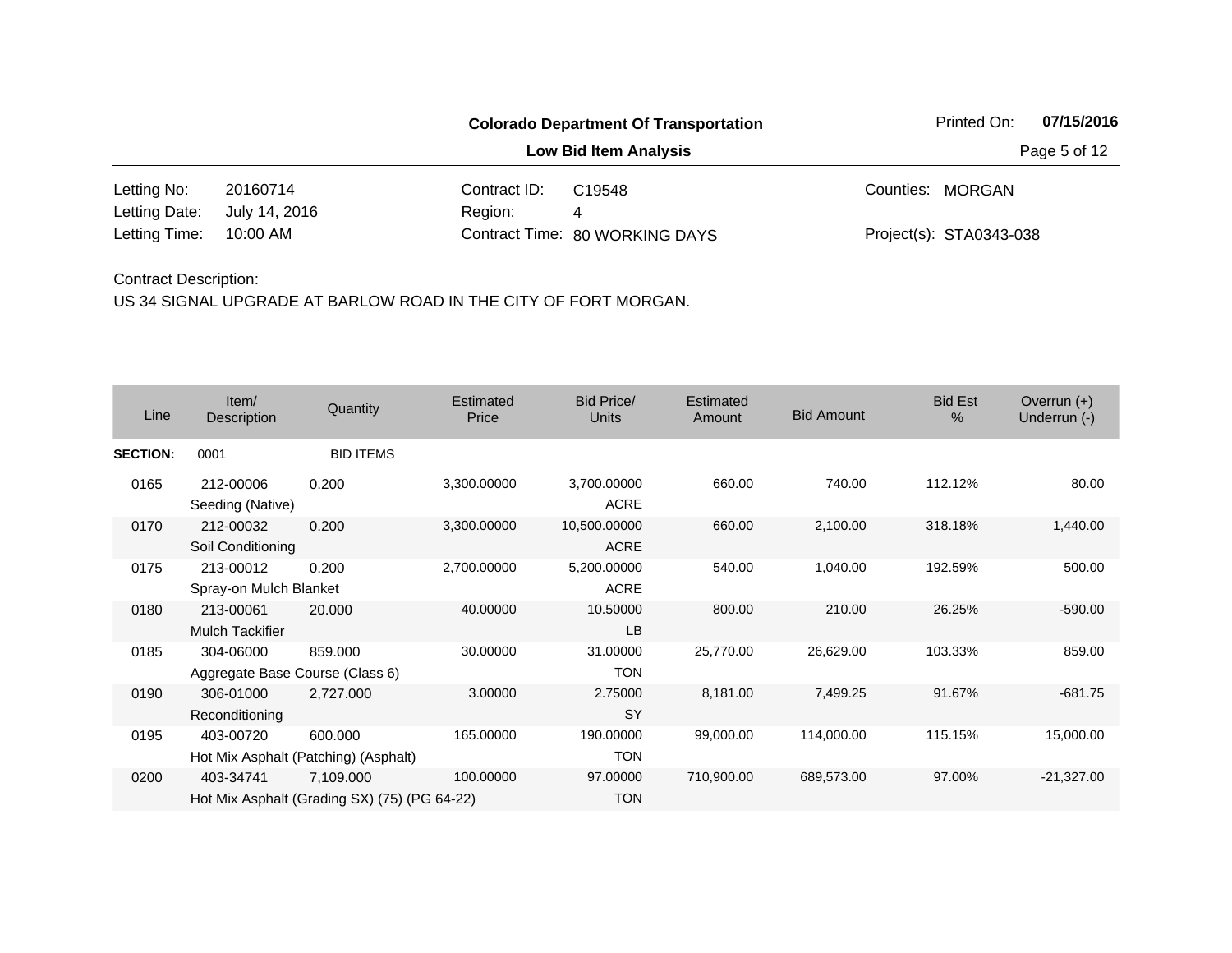|                        |               |              | <b>Colorado Department Of Transportation</b> | Printed On:             | 07/15/2016   |
|------------------------|---------------|--------------|----------------------------------------------|-------------------------|--------------|
|                        |               |              | <b>Low Bid Item Analysis</b>                 |                         | Page 6 of 12 |
| Letting No:            | 20160714      | Contract ID: | C <sub>19548</sub>                           | Counties: MORGAN        |              |
| Letting Date:          | July 14, 2016 | Region:      | 4                                            |                         |              |
| Letting Time: 10:00 AM |               |              | Contract Time: 80 WORKING DAYS               | Project(s): STA0343-038 |              |

| Line            | Item/<br>Description                       | Quantity                                 | Estimated<br>Price | Bid Price/<br>Units      | Estimated<br>Amount | <b>Bid Amount</b> | <b>Bid Est</b><br>% | Overrun $(+)$<br>Underrun (-) |
|-----------------|--------------------------------------------|------------------------------------------|--------------------|--------------------------|---------------------|-------------------|---------------------|-------------------------------|
| <b>SECTION:</b> | 0001                                       | <b>BID ITEMS</b>                         |                    |                          |                     |                   |                     |                               |
| 0205            | 412-01000<br>Concrete Pavement (10 Inch)   | 1,488.000                                | 80.00000           | 120.00000<br><b>SY</b>   | 119,040.00          | 178,560.00        | 150.00%             | 59,520.00                     |
| 0210            | 503-00018<br>Drilled Caisson (18 Inch)     | 4.000                                    | 215.00000          | 127.00000<br>LF          | 860.00              | 508.00            | 59.07%              | $-352.00$                     |
| 0215            | 503-00036<br>Drilled Caisson (36 Inch)     | 30.000                                   | 350.00000          | 260.00000<br>LF          | 10,500.00           | 7,800.00          | 74.29%              | $-2,700.00$                   |
| 0220            | 503-00042<br>Drilled Caisson (42 Inch)     | 17.000                                   | 500.00000          | 375.00000<br>LF          | 8,500.00            | 6,375.00          | 75.00%              | $-2,125.00$                   |
| 0225            | 507-00000                                  | 1.000<br>Concrete Slope and Ditch Paving | 800.00000          | 820.00000<br>CY          | 800.00              | 820.00            | 102.50%             | 20.00                         |
| 0230            | 601-01000<br>Concrete Class B              | 1.000                                    | 800.00000          | 1,350.00000<br><b>CY</b> | 800.00              | 1,350.00          | 168.75%             | 550.00                        |
| 0235            | 602-00000<br><b>Reinforcing Steel</b>      | 68,000                                   | 5.00000            | 5.25000<br><b>LB</b>     | 340.00              | 357.00            | 105.00%             | 17.00                         |
| 0240            | 603-10180<br>18 Inch Corrugated Steel Pipe | 28.500                                   | 120.00000          | 135.00000<br>LF          | 3,420.00            | 3,847.50          | 112.50%             | 427.50                        |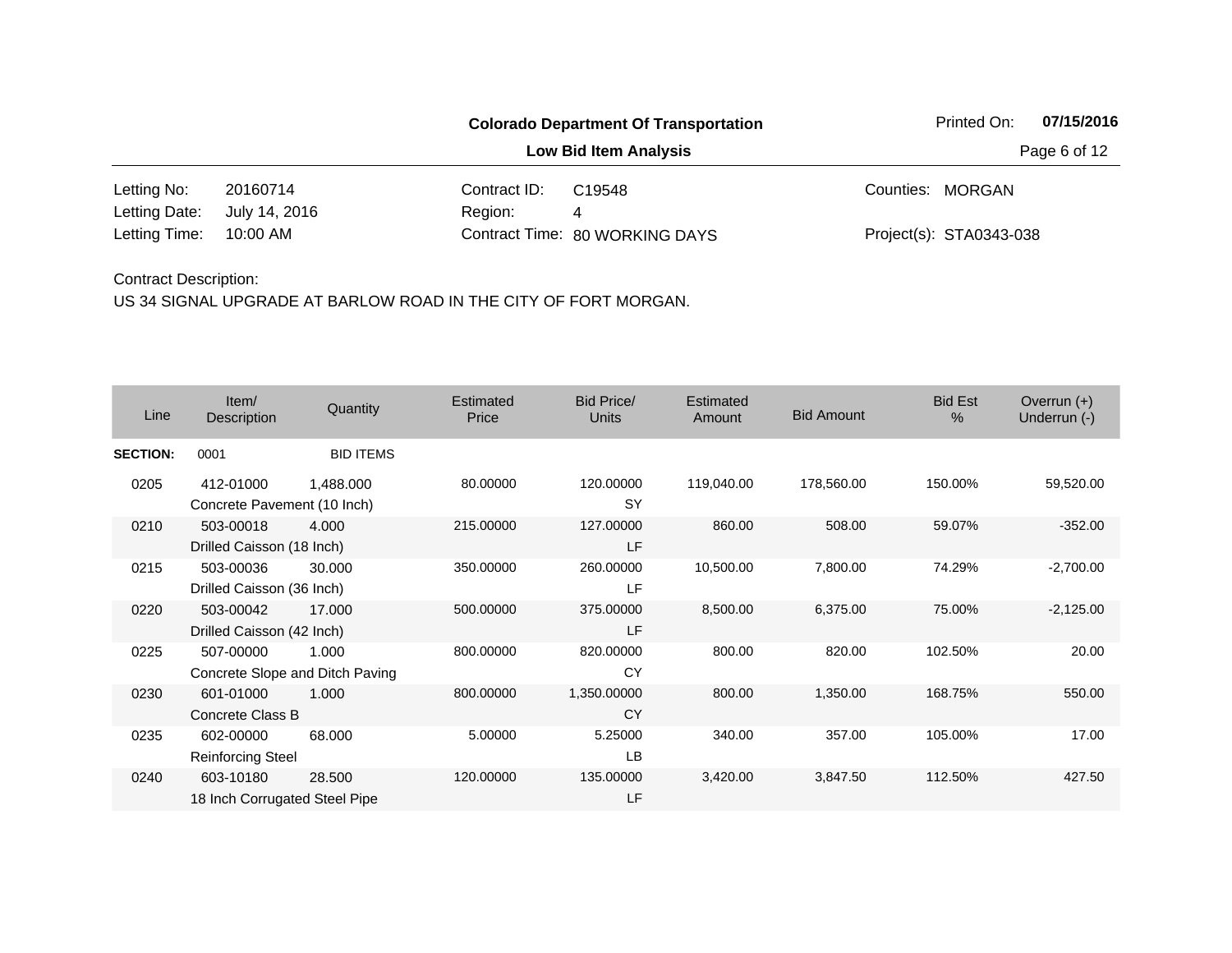|                        |               |              | <b>Colorado Department Of Transportation</b> | Printed On:             | 07/15/2016   |
|------------------------|---------------|--------------|----------------------------------------------|-------------------------|--------------|
|                        |               |              | <b>Low Bid Item Analysis</b>                 |                         | Page 7 of 12 |
| Letting No:            | 20160714      | Contract ID: | C19548                                       | Counties: MORGAN        |              |
| Letting Date:          | July 14, 2016 | Region:      | 4                                            |                         |              |
| Letting Time: 10:00 AM |               |              | Contract Time: 80 WORKING DAYS               | Project(s): STA0343-038 |              |

| Line            | Item/<br>Description                           | Quantity                                           | Estimated<br>Price | Bid Price/<br><b>Units</b> | Estimated<br>Amount | <b>Bid Amount</b> | <b>Bid Est</b><br>% | Overrun $(+)$<br>Underrun (-) |
|-----------------|------------------------------------------------|----------------------------------------------------|--------------------|----------------------------|---------------------|-------------------|---------------------|-------------------------------|
| <b>SECTION:</b> | 0001                                           | <b>BID ITEMS</b>                                   |                    |                            |                     |                   |                     |                               |
| 0245            | 603-50012<br>12 Inch Plastic Pipe              | 28.500                                             | 65.00000           | 135.00000<br>LF            | 1,852.50            | 3,847.50          | 207.69%             | 1,995.00                      |
| 0250            | 604-16005<br>Inlet Type 16 (5 Foot)            | 1.000                                              | 4,500.00000        | 5,700.00000<br><b>EACH</b> | 4,500.00            | 5,700.00          | 126.67%             | 1,200.00                      |
| 0255            | 604-19105<br>Inlet Type $R$ L 5 (5 Foot)       | 2.000                                              | 4,850.00000        | 5,700.00000<br><b>EACH</b> | 9,700.00            | 11,400.00         | 117.53%             | 1,700.00                      |
| 0260            | 604-30005<br>Manhole Slab Base (5 Foot)        | 1.000                                              | 3,500.00000        | 4,350.00000<br><b>EACH</b> | 3,500.00            | 4,350.00          | 124.29%             | 850.00                        |
| 0265            | 609-21020                                      | 1,474.000<br>Curb and Gutter Type 2 (Section II-B) | 27.00000           | 24.00000<br>LF             | 39,798.00           | 35,376.00         | 88.89%              | $-4,422.00$                   |
| 0270            | 613-00206<br>2 Inch Electrical Conduit (Bored) | 360,000                                            | 18.00000           | 20.00000<br>LF             | 6,480.00            | 7,200.00          | 111.11%             | 720.00                        |
| 0275            | 613-00306<br>3 Inch Electrical Conduit (Bored) | 710.000                                            | 20.00000           | 21.75000<br>LF             | 14,200.00           | 15,442.50         | 108.75%             | 1,242.50                      |
| 0280            | 613-07023<br>Pull Box (24"x36"x24")            | 1.000                                              | 1,400.00000        | 1,200.00000<br><b>EACH</b> | 1,400.00            | 1,200.00          | 85.71%              | $-200.00$                     |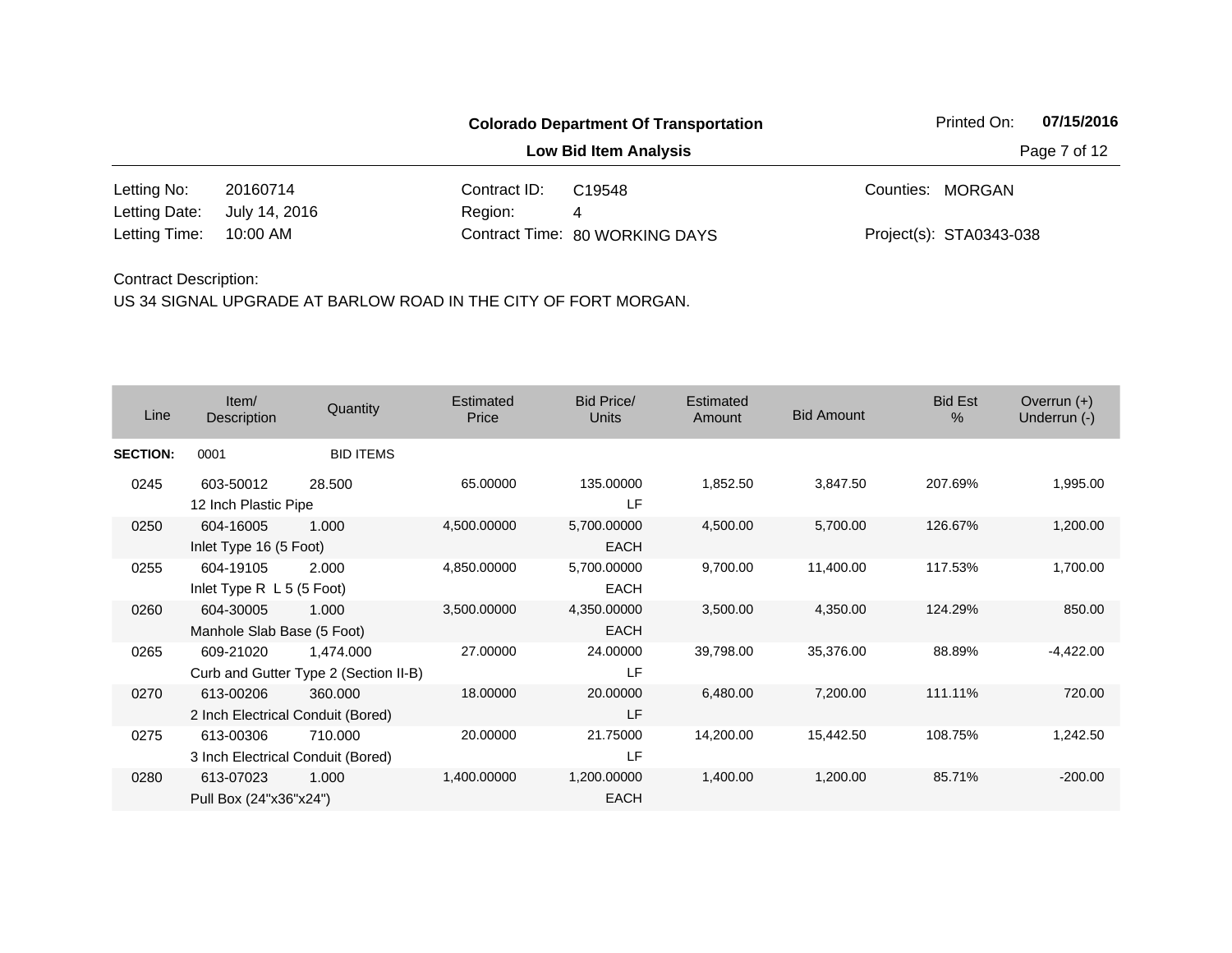|               |               |              | <b>Colorado Department Of Transportation</b> | Printed On:             | 07/15/2016   |
|---------------|---------------|--------------|----------------------------------------------|-------------------------|--------------|
|               |               |              | <b>Low Bid Item Analysis</b>                 |                         | Page 8 of 12 |
| Letting No:   | 20160714      | Contract ID: | C <sub>19548</sub>                           | Counties: MORGAN        |              |
| Letting Date: | July 14, 2016 | Region:      | 4                                            |                         |              |
| Letting Time: | 10:00 AM      |              | Contract Time: 80 WORKING DAYS               | Project(s): STA0343-038 |              |

| Line            | Item/<br>Description                        | Quantity                                            | Estimated<br>Price | <b>Bid Price/</b><br><b>Units</b> | Estimated<br>Amount | <b>Bid Amount</b> | <b>Bid Est</b><br>% | Overrun $(+)$<br>Underrun (-) |
|-----------------|---------------------------------------------|-----------------------------------------------------|--------------------|-----------------------------------|---------------------|-------------------|---------------------|-------------------------------|
| <b>SECTION:</b> | 0001                                        | <b>BID ITEMS</b>                                    |                    |                                   |                     |                   |                     |                               |
| 0285            | 613-07034<br>Pull Box (24"x36"x18")         | 3.000                                               | 1,500.00000        | 1,100.00000<br><b>EACH</b>        | 4,500.00            | 3,300.00          | 73.33%              | $-1,200.00$                   |
| 0290            | 613-10000<br>Wiring                         | 1.000                                               | 25,000.00000       | 14,000.00000<br>L S               | 25,000.00           | 14,000.00         | 56.00%              | $-11,000.00$                  |
| 0295            | 613-20200<br>Luminaire (Install Only)       | 3.000                                               | 500.00000          | 200.00000<br><b>EACH</b>          | 1,500.00            | 600.00            | 40.00%              | $-900.00$                     |
| 0300            | 614-00011<br>Sign Panel (Class I)           | 91.500                                              | 25.00000           | 25.00000<br><b>SF</b>             | 2,287.50            | 2,287.50          | 100.00%             | 0.00                          |
| 0305            | 614-00025                                   | 36.000<br>Sign Panel (Class I) (Install Only)       | 15.00000           | 17.00000<br><b>SF</b>             | 540.00              | 612.00            | 113.33%             | 72.00                         |
| 0310            | 614-01583<br>(Post & Slipbase)              | 6.000<br>Steel Sign Support (2-1/2 In Round Sch 80) | 550.00000          | 475.00000<br><b>EACH</b>          | 3,300.00            | 2,850.00          | 86.36%              | $-450.00$                     |
| 0315            | 614-70336<br>Traffic Signal Face (12-12-12) | 10.000                                              | 600.00000          | 660.00000<br>EACH                 | 6,000.00            | 6,600.00          | 110.00%             | 600.00                        |
| 0320            | 614-70560                                   | 6.000<br>Traffic Signal Face (12-12-12-12-12)       | 1,250.00000        | 1,150.00000<br><b>EACH</b>        | 7,500.00            | 6,900.00          | 92.00%              | $-600.00$                     |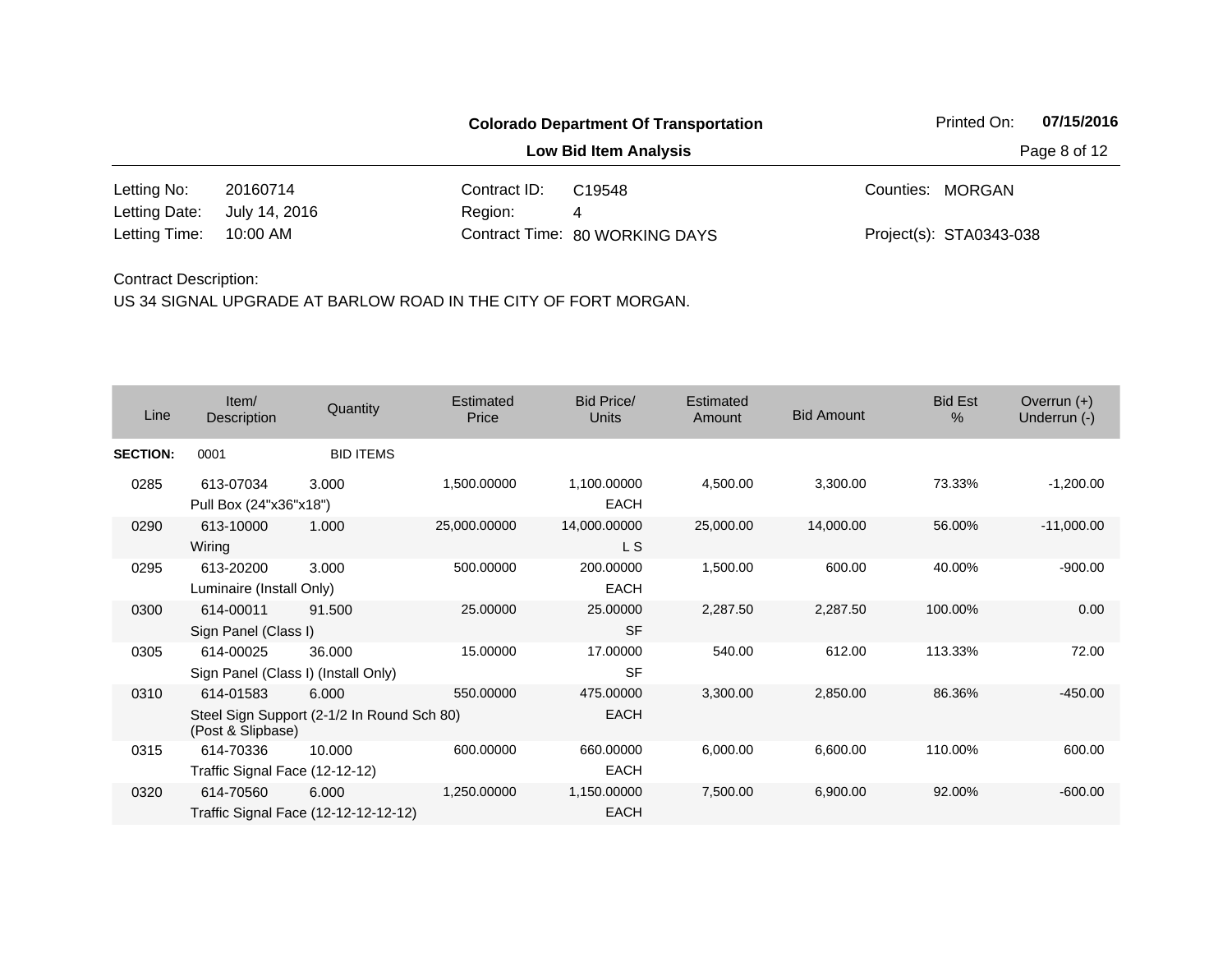|               |               |              | <b>Colorado Department Of Transportation</b> | 07/15/2016<br>Printed On: |
|---------------|---------------|--------------|----------------------------------------------|---------------------------|
|               |               |              | <b>Low Bid Item Analysis</b>                 | Page 9 of 12              |
| Letting No:   | 20160714      | Contract ID: | C <sub>19548</sub>                           | Counties: MORGAN          |
| Letting Date: | July 14, 2016 | Region:      | 4                                            |                           |
| Letting Time: | 10:00 AM      |              | Contract Time: 80 WORKING DAYS               | Project(s): STA0343-038   |

| Line            | Item/<br>Description        | Quantity                                        | <b>Estimated</b><br>Price | <b>Bid Price/</b><br>Units | Estimated<br>Amount | <b>Bid Amount</b> | <b>Bid Est</b><br>$\%$ | Overrun $(+)$<br>Underrun (-) |
|-----------------|-----------------------------|-------------------------------------------------|---------------------------|----------------------------|---------------------|-------------------|------------------------|-------------------------------|
| <b>SECTION:</b> | 0001                        | <b>BID ITEMS</b>                                |                           |                            |                     |                   |                        |                               |
| 0325            | 614-72886                   | 4.000<br>Intersection Detection System (Camera) | 7,000.00000               | 9,800.00000<br><b>EACH</b> | 28,000.00           | 39,200.00         | 140.00%                | 11,200.00                     |
| 0330            | 614-81150                   | 2.000                                           | 15,000.00000              | 15,000.00000               | 30,000.00           | 30,000.00         | 100.00%                | 0.00                          |
|                 | Arm)                        | Traffic Signal-Light Pole Steel (1-50 Foot Mast |                           | <b>EACH</b>                |                     |                   |                        |                               |
| 0335            | 614-81255                   | 1.000                                           | 32,500.00000              | 32,000.00000               | 32,500.00           | 32,000.00         | 98.46%                 | $-500.00$                     |
|                 | Arm)                        | Traffic Signal Light Pole Steel (2-55 Foot Mast |                           | <b>EACH</b>                |                     |                   |                        |                               |
| 0340            | 614-84000                   | 1.000                                           | 1,500.00000               | 1,450.00000                | 1,500.00            | 1,450.00          | 96.67%                 | $-50.00$                      |
|                 |                             | <b>Traffic Signal Pedestal Pole Steel</b>       |                           | <b>EACH</b>                |                     |                   |                        |                               |
| 0345            | 614-85040                   | 2.000                                           | 12,000.00000              | 29,000.00000               | 24,000.00           | 58,000.00         | 241.67%                | 34,000.00                     |
|                 |                             | Impact Attenuator (Truck Mounted Attenuator)    |                           | <b>EACH</b>                |                     |                   |                        |                               |
| 0350            | 614-86246                   | 1.000                                           | 22,500.00000              | 33,000.00000               | 22,500.00           | 33,000.00         | 146.67%                | 10,500.00                     |
|                 | Controller (Type 170E-HC11) |                                                 |                           | <b>EACH</b>                |                     |                   |                        |                               |
| 0355            | 620-00002                   | 1.000                                           | 15,000.00000              | 14,000.00000               | 15,000.00           | 14,000.00         | 93.33%                 | $-1,000.00$                   |
|                 | Field Office (Class 2)      |                                                 |                           | <b>EACH</b>                |                     |                   |                        |                               |
| 0360            | 620-00012                   | 1.000                                           | 15,000.00000              | 15,500.00000               | 15,000.00           | 15,500.00         | 103.33%                | 500.00                        |
|                 | Field Laboratory (Class 2)  |                                                 |                           | <b>EACH</b>                |                     |                   |                        |                               |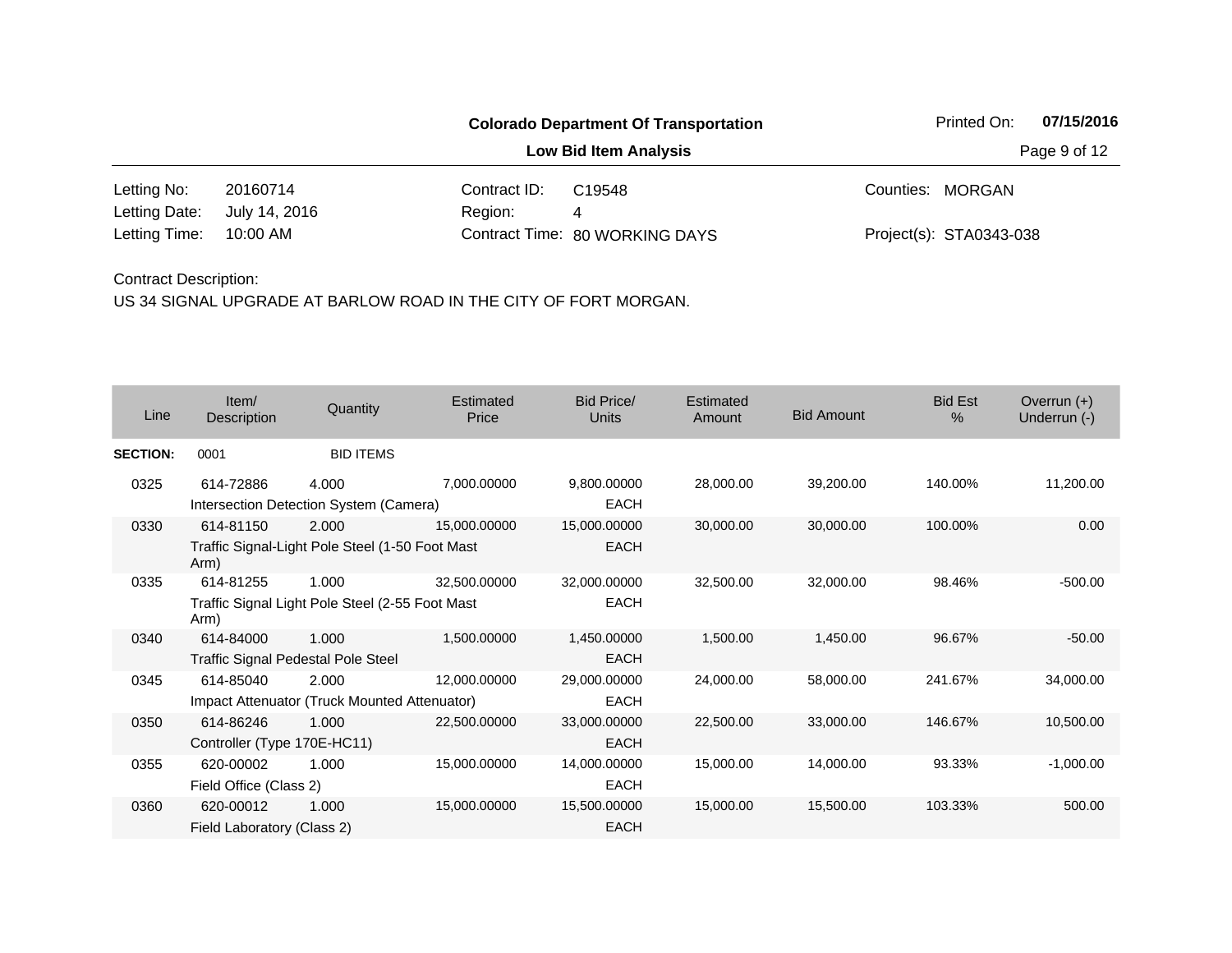#### **Colorado Department Of Transportation** Printed On: 07/15/2016 **Low Bid Item Analysis Page 10 of 12** 20160714 Contract ID: Letting No: 20160714 Contract ID: C19548 Counties: MORGAN July 14, 2016 C19548

10:00 AM Letting Date:

Region: 4 80 WORKING DAYS Letting Time: Contract Time:

Project(s): STA0343-038

#### Contract Description:

| Line            | Item/<br>Description                       | Quantity                                            | Estimated<br>Price | <b>Bid Price/</b><br><b>Units</b> | Estimated<br>Amount | <b>Bid Amount</b> | <b>Bid Est</b><br>$\frac{0}{0}$ | Overrun $(+)$<br>Underrun (-) |
|-----------------|--------------------------------------------|-----------------------------------------------------|--------------------|-----------------------------------|---------------------|-------------------|---------------------------------|-------------------------------|
| <b>SECTION:</b> | 0001                                       | <b>BID ITEMS</b>                                    |                    |                                   |                     |                   |                                 |                               |
| 0365            | 620-00020<br><b>Sanitary Facility</b>      | 1.000                                               | 2,500.00000        | 7,000.00000<br><b>EACH</b>        | 2,500.00            | 7,000.00          | 280.00%                         | 4,500.00                      |
| 0370            | 625-00000<br><b>Construction Surveying</b> | 1.000                                               | 8,000.00000        | 19,500.00000<br>L S               | 8,000.00            | 19,500.00         | 243.75%                         | 11,500.00                     |
| 0375            | 626-00000<br>Mobilization                  | 1.000                                               | 95,000.00000       | 285,000.00000<br>L S              | 95,000.00           | 285,000.00        | 300.00%                         | 190,000.00                    |
| 0380            | 626-01104                                  | 1.000<br>Public Information Services (Tier IV)      | 5,000.00000        | 8,500.00000<br>L S                | 5,000.00            | 8,500.00          | 170.00%                         | 3,500.00                      |
| 0385            | 627-00008                                  | 132.000<br>Modified Epoxy Pavement Marking          | 100.00000          | 185.00000<br>GAL                  | 13,200.00           | 24,420.00         | 185.00%                         | 11,220.00                     |
| 0390            | 627-00011                                  | 25.000<br>Pavement Marking Paint (Waterborne)       | 40.00000           | 98.00000<br>GAL                   | 1,000.00            | 2,450.00          | 245.00%                         | 1,450.00                      |
| 0395            | 627-30405<br>(Word-Symbol)                 | 453.000<br>Preformed Thermoplastic Pavement Marking | 18.00000           | 28.00000<br><b>SF</b>             | 8,154.00            | 12,684.00         | 155.56%                         | 4,530.00                      |
| 0400            | 627-30410<br>(Xwalk-Stop Line)             | 299,000<br>Preformed Thermoplastic Pavement Marking | 18.00000           | 16.20000<br><b>SF</b>             | 5,382.00            | 4,843.80          | 90.00%                          | $-538.20$                     |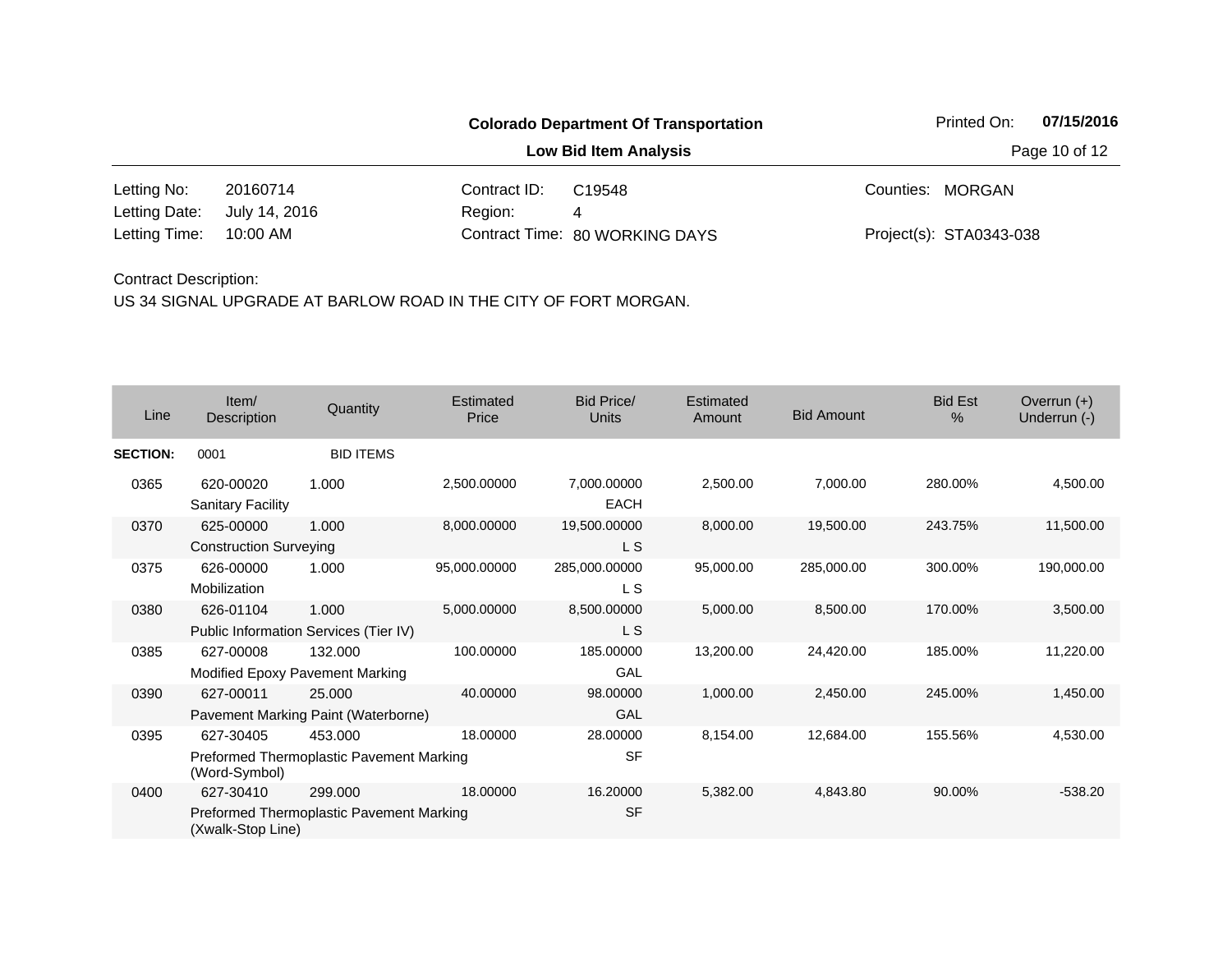**Low Bid Item Analysis Page 11 of 12** 

20160714 Contract ID: 10:00 AM Region: 4 Letting No: 20160714 Contract ID: C19548 Counties: MORGAN 80 WORKING DAYS Letting Time: Contract Time:July 14, 2016 Project(s): STA0343-038 Letting Date: C19548

#### Contract Description:

| Line            | Item/<br>Description                           | Quantity                                           | Estimated<br>Price | Bid Price/<br><b>Units</b> | Estimated<br>Amount | <b>Bid Amount</b> | <b>Bid Est</b><br>$\%$ | Overrun $(+)$<br>Underrun (-) |
|-----------------|------------------------------------------------|----------------------------------------------------|--------------------|----------------------------|---------------------|-------------------|------------------------|-------------------------------|
| <b>SECTION:</b> | 0001                                           | <b>BID ITEMS</b>                                   |                    |                            |                     |                   |                        |                               |
| 0405            | 630-00000<br>Flagging                          | 3,000.000                                          | 22.00000           | 23.50000<br><b>HOUR</b>    | 66,000.00           | 70,500.00         | 106.82%                | 4,500.00                      |
| 0410            | 630-00003<br>Uniformed Traffic Control         | 16.000                                             | 70.00000           | 110.00000<br><b>HOUR</b>   | 1,120.00            | 1,760.00          | 157.14%                | 640.00                        |
| 0415            | 630-00007<br><b>Traffic Control Inspection</b> | 40.000                                             | 100.00000          | 135.00000<br><b>DAY</b>    | 4,000.00            | 5,400.00          | 135.00%                | 1,400.00                      |
| 0420            | 630-00012<br><b>Traffic Control Management</b> | 80.000                                             | 700.00000          | 710.00000<br><b>DAY</b>    | 56,000.00           | 56,800.00         | 101.43%                | 800.00                        |
| 0425            | 630-80336                                      | 10.000<br>Barricade (Type 3 M-B) (Temporary)       | 150.00000          | 145.00000<br><b>EACH</b>   | 1,500.00            | 1,450.00          | 96.67%                 | $-50.00$                      |
| 0430            | 630-80341                                      | 19.000<br>Construction Traffic Sign (Panel Size A) | 40.00000           | 43.00000<br><b>EACH</b>    | 760.00              | 817.00            | 107.50%                | 57.00                         |
| 0435            | 630-80342                                      | 18.000<br>Construction Traffic Sign (Panel Size B) | 55.00000           | 74.00000<br><b>EACH</b>    | 990.00              | 1,332.00          | 134.55%                | 342.00                        |
| 0440            | 630-80343                                      | 8.000<br>Construction Traffic Sign (Panel Size C)  | 75.00000           | 105.00000<br><b>EACH</b>   | 600.00              | 840.00            | 140.00%                | 240.00                        |